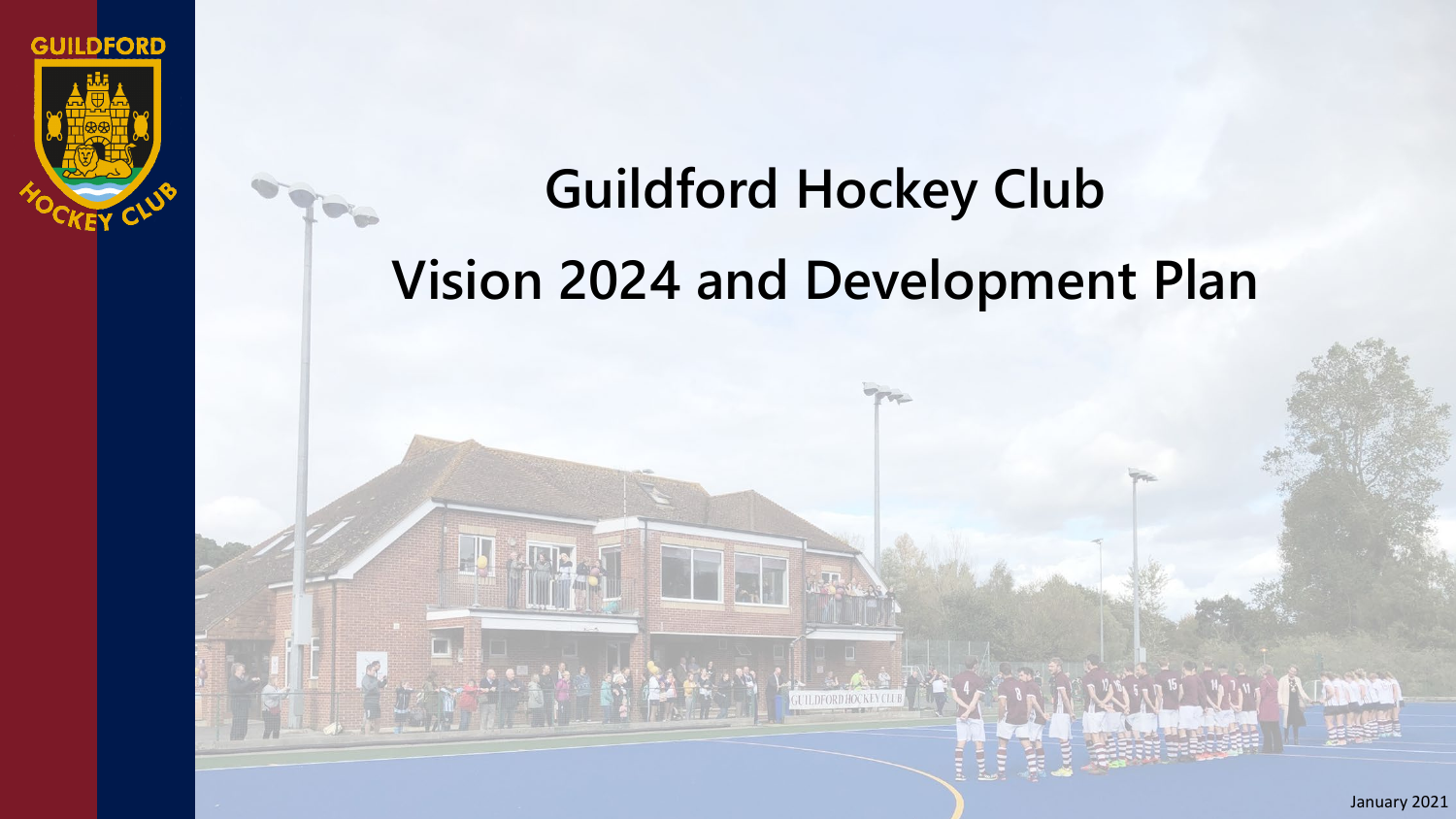### **Contents**

#### **1. What is GHC? What is our ethos/history?**

- **A Brief History**
- **GHC Vision, Mission and Motto**
- **GHC Values**

#### **2. Where are we now?**

- **GHC Progress 2014-2019**
- **GHC SWOT**
- **GHC Members' Feedback**
- **Current Organisation, Programmes and Roles**
- **Recent Developments and Plans 2020/21**
- **3. Where do we want to be?**
	- **What Makes a Great Club?**
	- **GHC Vision 2024**
- **4. How do we get there?**
	- **Great Hockey for Everyone – objectives**
	- **Great Hockey for Everyone – programmes and plans**
- **5. How will we know we have achieved our targets?**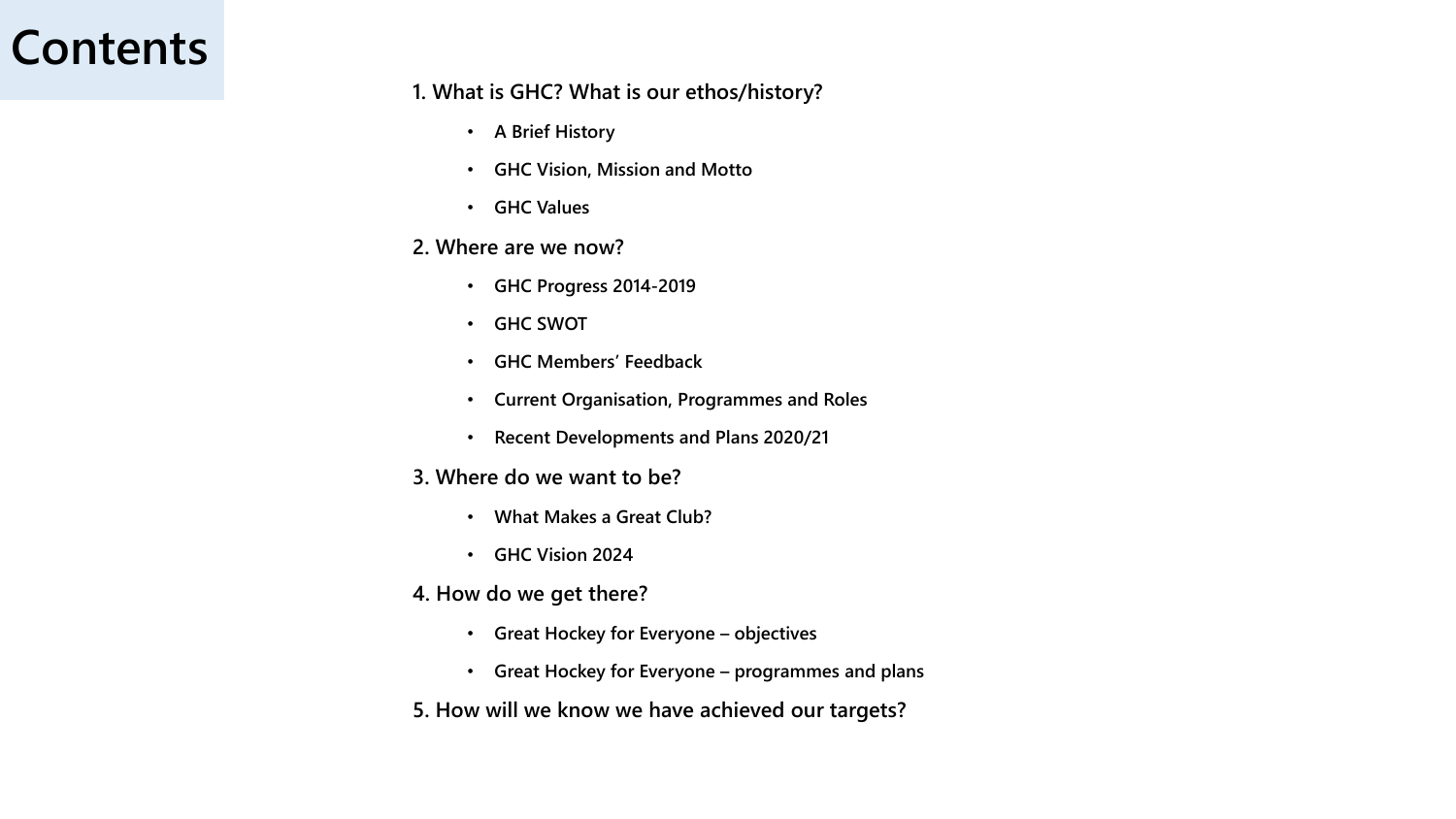**1. What is GHC?**

# **Guildford HC – A Brief History**

Guildford Hockey Club was founded in 1912 and has offered hockey to the Guildford area ever since.

Originally based at the Guildford Cricket Club when the game was played on grass, the Club worked with Sport England, Surrey County Council and the Royal Grammar School Guildford in the late '90s to secure funding for new astro pitches.

Funds were raised for the building of a new clubhouse; the club and clubhouse have been located at Broadwater School with access to two astro pitches since 1998.

For most of its history, the club played at the top of English Hockey. The Men's 1st XI were Cup Champions in 1978, 1995 and 2001 and were Runners-up in 1980. They were runners-up in the Men's Premiership Tournament in 2001.

The club produced Olympians Danny Hall, Guy Fordham and Don Williams.

The Women's section have achieved 12 promotions in the past 4 seasons.

The Junior Section was started more than 40 years ago and in the past 8 years has grown from 100 players to nearly 700. Junior teams have won 6 outdoor and 2 indoor national titles in recent years.

The club has a long tradition of volunteerism and emphasis on the social aspect of hockey in addition to on-the-pitch excellence.

Double Olympian Dan Fox was hired as Director of Hockey ahead of the 2019/20 season.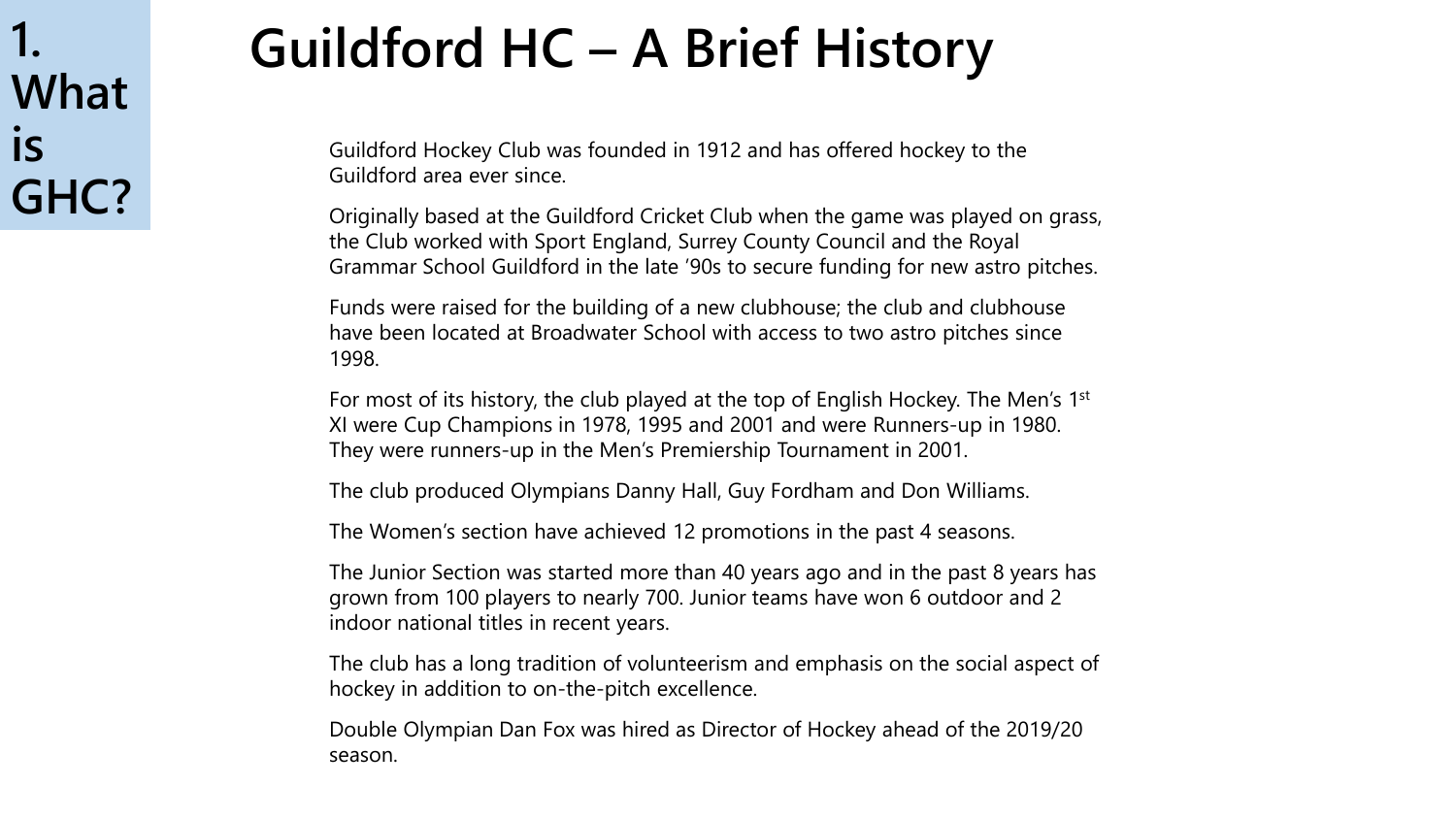## **1. What is GHC?**

# **Guildford – "A Great Place to Play"**

#### **Our Vision:**

Great Hockey for Everyone

### **Our Mission statement:**

Guildford Hockey Club exists to be a Club:

- focussed on *social and competitive* **hockey** that caters for players of **all abilities and ages.**
- that is a *friendly and social* organisation where people know each other and enjoy their membership.
- that supports the aspiration *for all members to participate* to the best of their ability - whether through **playing**, **coaching, umpiring or helping in other ways.**

#### **Our Mottos:**

"Guildford – A Great Place to Play"

"Great Hockey for Everyone"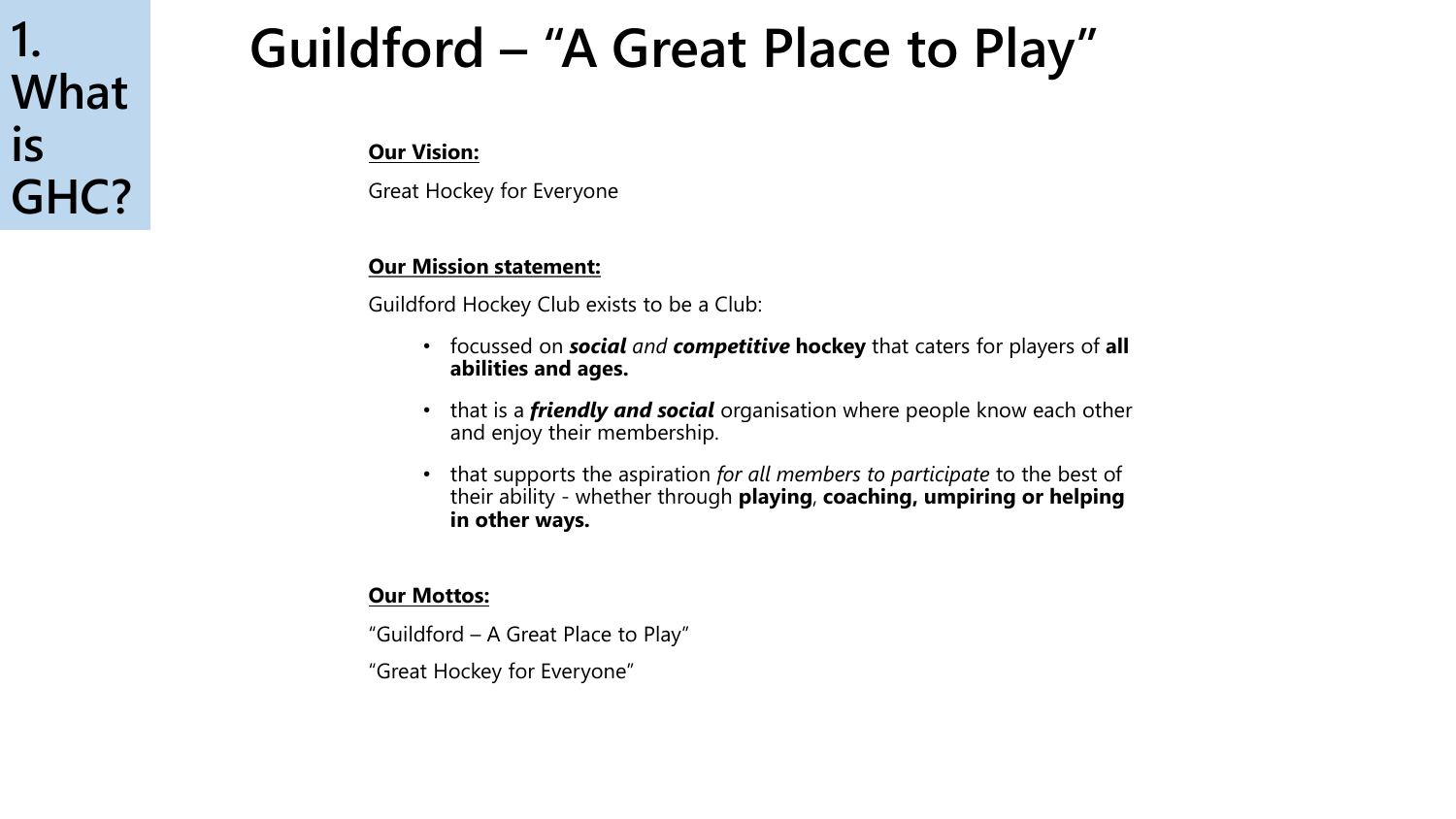### **1. What is GHC?**

# **Guildford – "A Great Place to Play"**

#### **Our Values:**

Teamwork – listening, learning, leading together Creativity – finding new and imaginative ways to play Passion – caring about what we do and how we do it Respect – kindness, because everybody matters

A great hockey club is more than just a club – great hockey clubs make great people.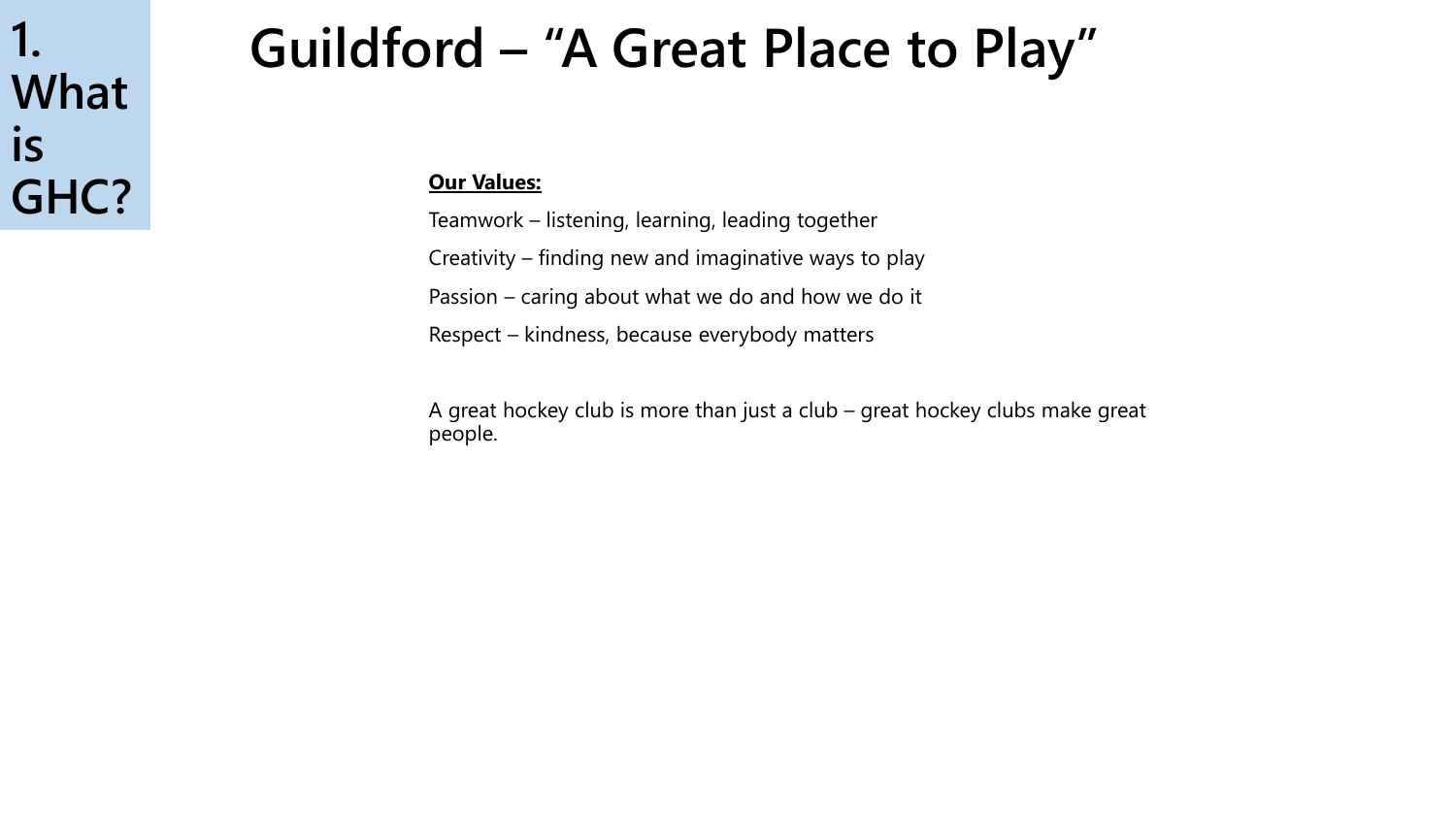# **GHC: Progress 2014-2019**

- Hockey
	- Expanded provision of pro coaching across club including Director of Hockey role
	- Added three women's teams
	- Added three men's teams
	- Increased junior member numbers from 450 to 670
	- Six national titles including 4 outdoor, 2 indoor
	- M1s and W1s both in South Prem/Div 1
	- Women's teams achieved 12 promotions
	- Men's teams achieved 4 promotions
	- Pro coaching numbers grew from 1 to 15

### • Off the pitch and behind the scenes

- Financial Stability
- Expanded sponsorship programme from M1s to whole club
- Increased number and consistency of social events (until covid)
- Volunteer numbers grew from 60 to 115
- Coach Education Programme, Umpire Education, Young Leaders
- Beginning of a Schools Outreach Programme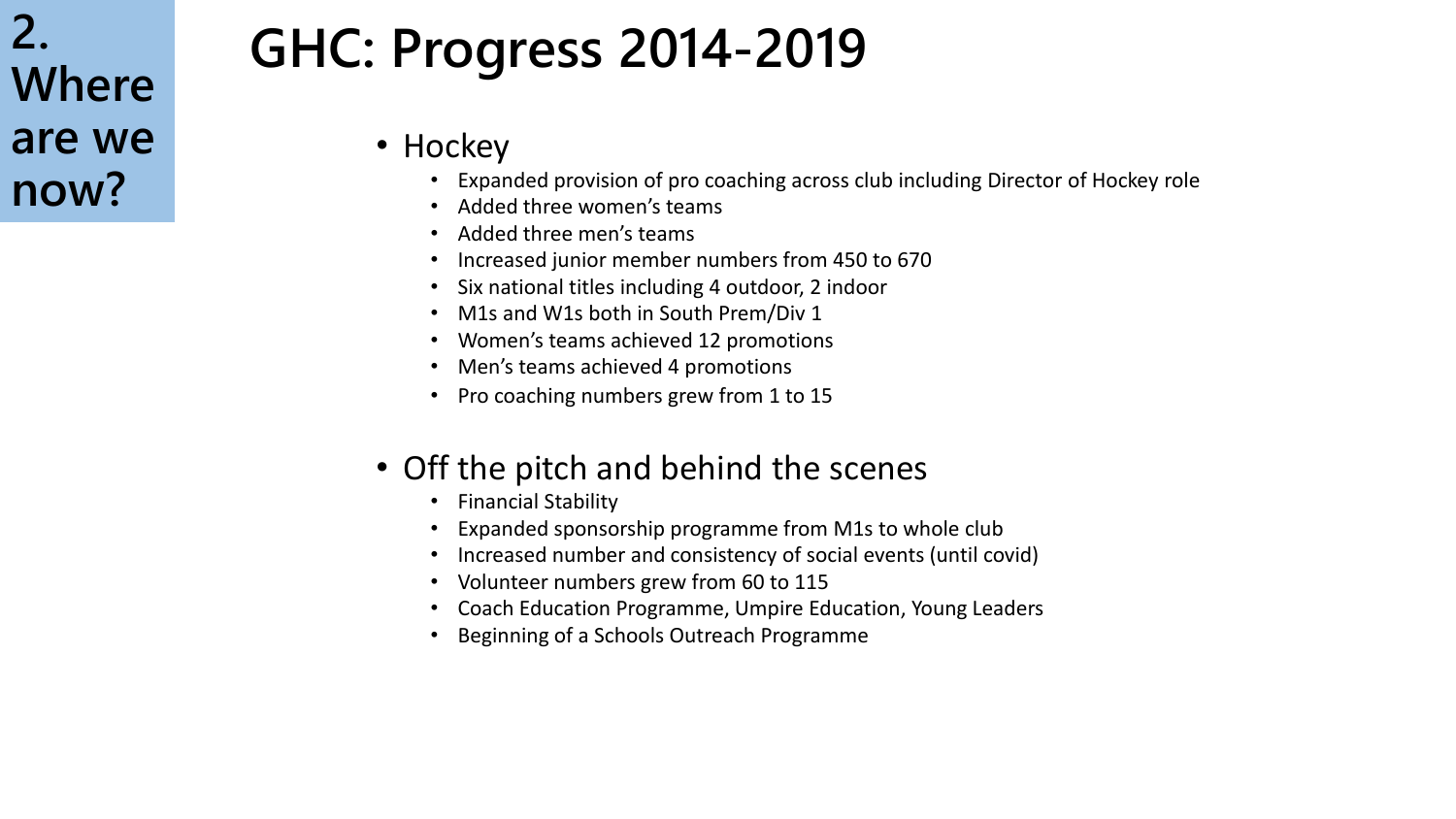# **GHC SWOT Analysis**

#### **Strengths**

• Clubhouse and home facilities; reputation as a "proper club"

- Massive goodwill with 100+ volunteers helping
- Well respected, high-level, active Director of Hockey
- Good level of sponsorship coming in; good network and proposition upon which to build
- Range of ways to play including top regional league to vets (Men), Back2Hockey, Flyerz, summer and juniors U6-18
- Men's and Women's 1s at same level
- Good news to share: six national titles in recent years, numerous league promotions, new teams added;
- Coaching and Helpers programme; growing ability to train people to engage and help
- Growing network of pro coaches

#### **Opportunities**

- Geography: opportunities to link with local organisations involved in hockey: Surrey Uni, Spartans, Charterhouse, Cranleigh, Prior's Field, RGS, state schools, local primary schools, sports/fitness/health organisations
- New ways to play can open access to new people in the community Flyerz, Walking, B2H
- New club management tool teamo can help make jobs and communication easier
- New England Hockey Talent Development pathway
- Clubmark accreditation can help open doors to funding: Sport England, Inspired Facilities Fund, Active Surrey, National Hockey Foundation
- Planning permission for practice area; longer term investment needs to be found to fund this and/or expand the project to a third pitch
- More ways we can engage the community: Walking hockey, small sided friendly leagues, more spring/summer options

#### **Weaknesses**,

- Financial situation is stable but some uncertainty for this season around covid and subs
- Massive admin and maintenance tasks to keep the club running some of the work falls on too few people
- Volunteer force running from season to season means re-starting each season is a huge task; Director of Hockey was instrumental in re-jigging the summer programme and getting us covid-ready for 2020/21 and needs more helpers in certain areas
- Lower than desired numbers in the Adults 18-35 year old range
- Need more board members from different parts of the club to be able to better balance strategic and executive tasks; also for transition over longer term

#### **Threats**

- National league becoming 'professionalised' how much more budget might we need to be sustainable in the Conferences (M and W)
- Growth of other sports: football 6s, cycling, running, "triathlons are the new golf", cricket for girls, basketball, roller derby, etc
- Covid has hit some local small business owners too hard to be able to donate/support
- Junior section has outgrown the pitch space we have at the club; good relations with local schools (Charterhouse, Prior's Field) except that covid has highlighted that we do not have full control over when we can hire there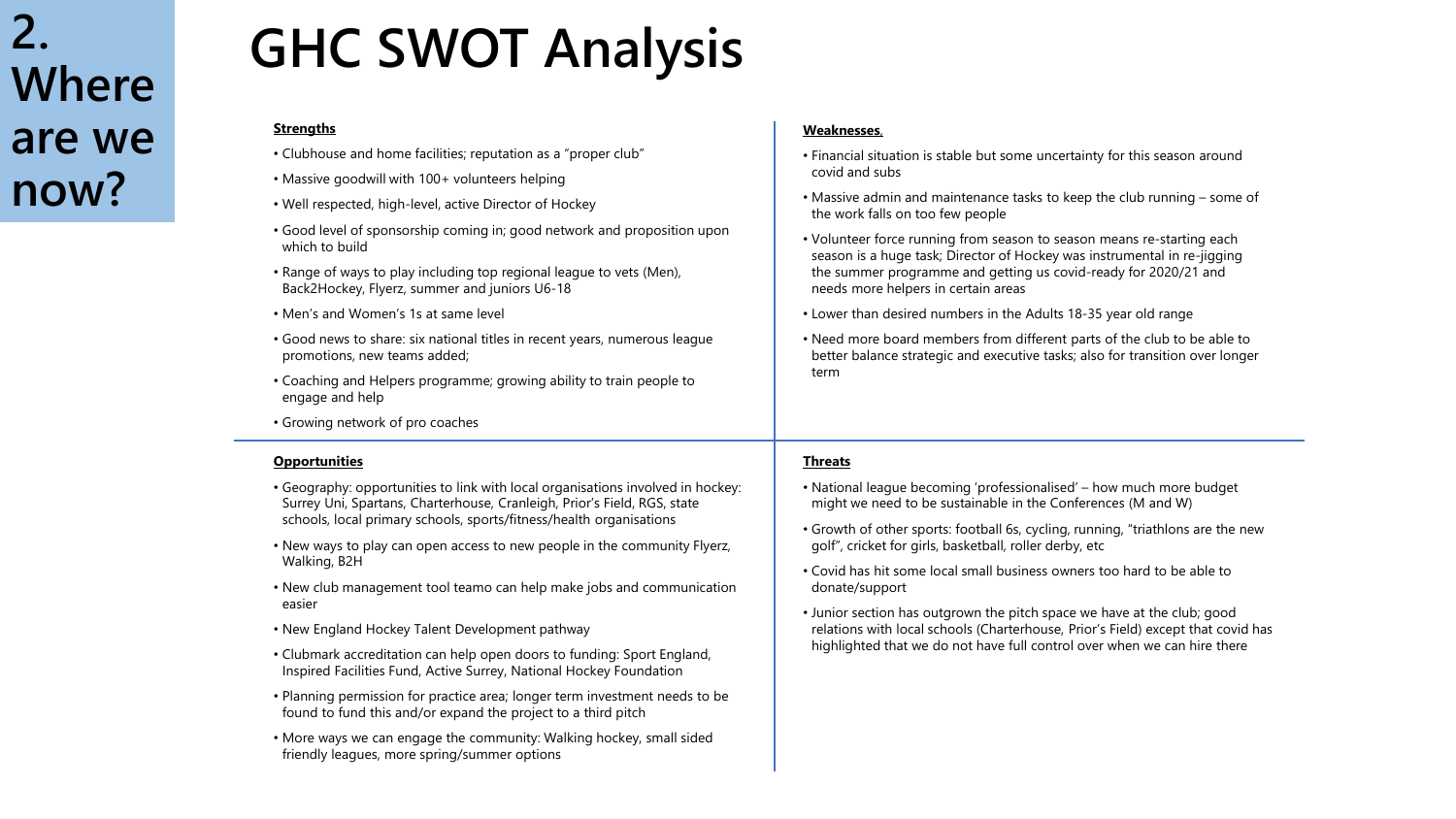# **What GHC Members say the club does well…**

- **Welcoming, friendly, fun, encouraging (24)**
- **Management, organisation (15)**
- **Coaching (13)**
- **Opportunities to play (11)**
- **Training (9)**
- **Player management/development (6)**
- **Communications (4)**
- **Facility (4)**
- **Social Events (3)**
- **Beer (2)**
- **Other (1) – "Everything", "most things", value for money**
- **(19 did not fill in this field)**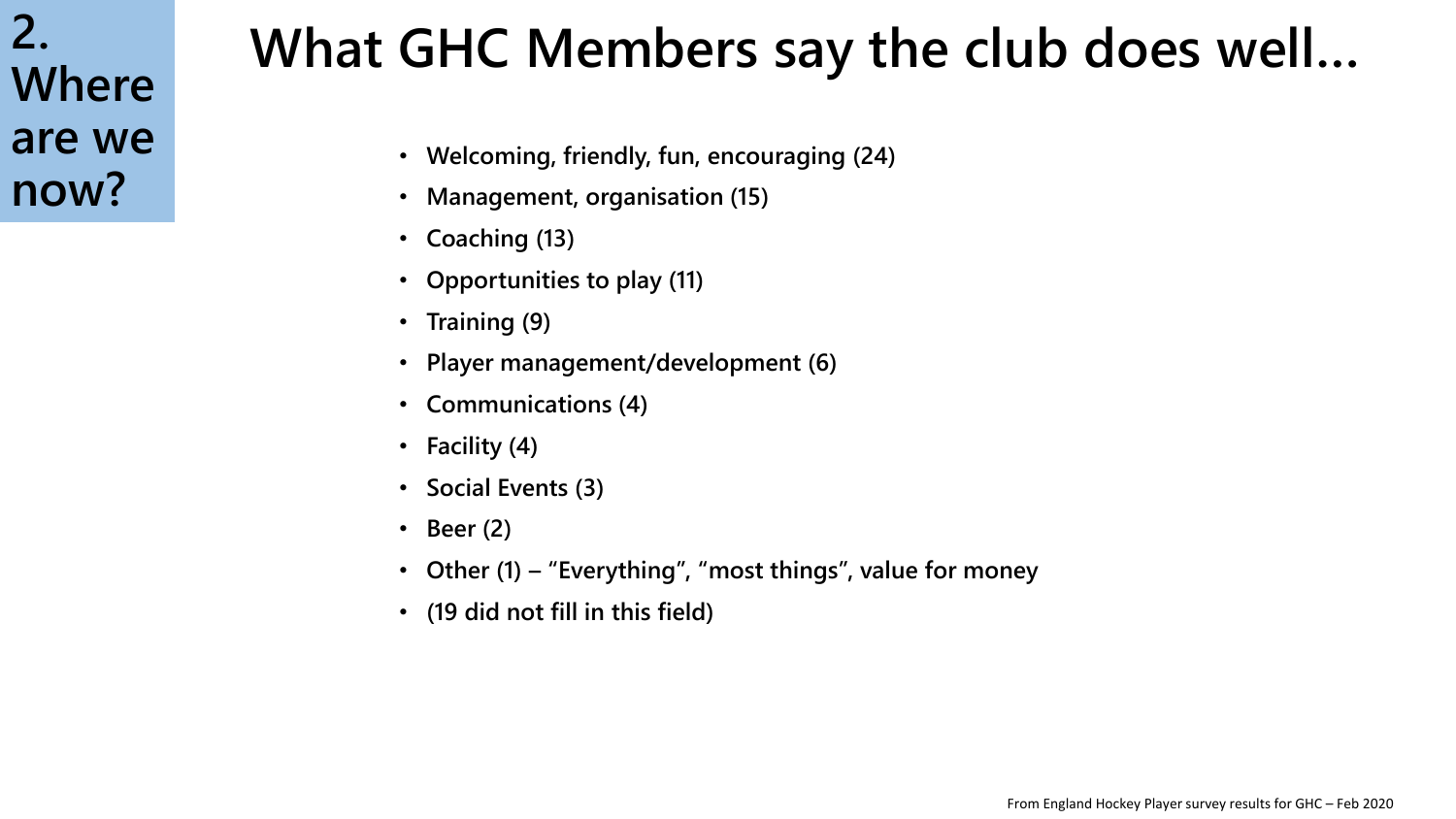# **…and what the club could do better**

- **Team selection (17)**
- **More Social events (9)**
- **Training (8) – mostly more individual training opportunities**
- **"Nothing" (6)**
- **Clubhouse (4)**
- **Comms between coaches and players (4)**
- **Match proximity (3)**
- **Umpiring (3)**
- **Subs (3)**
- **2 Replies each: Coordination across teams in section, Fundraising, More volunteers, More matches**
- **1 Reply each: Player retention, Player recruitment, Fixture management, Social media, Match reports, Adults**
- **(50 did not fill in this field)**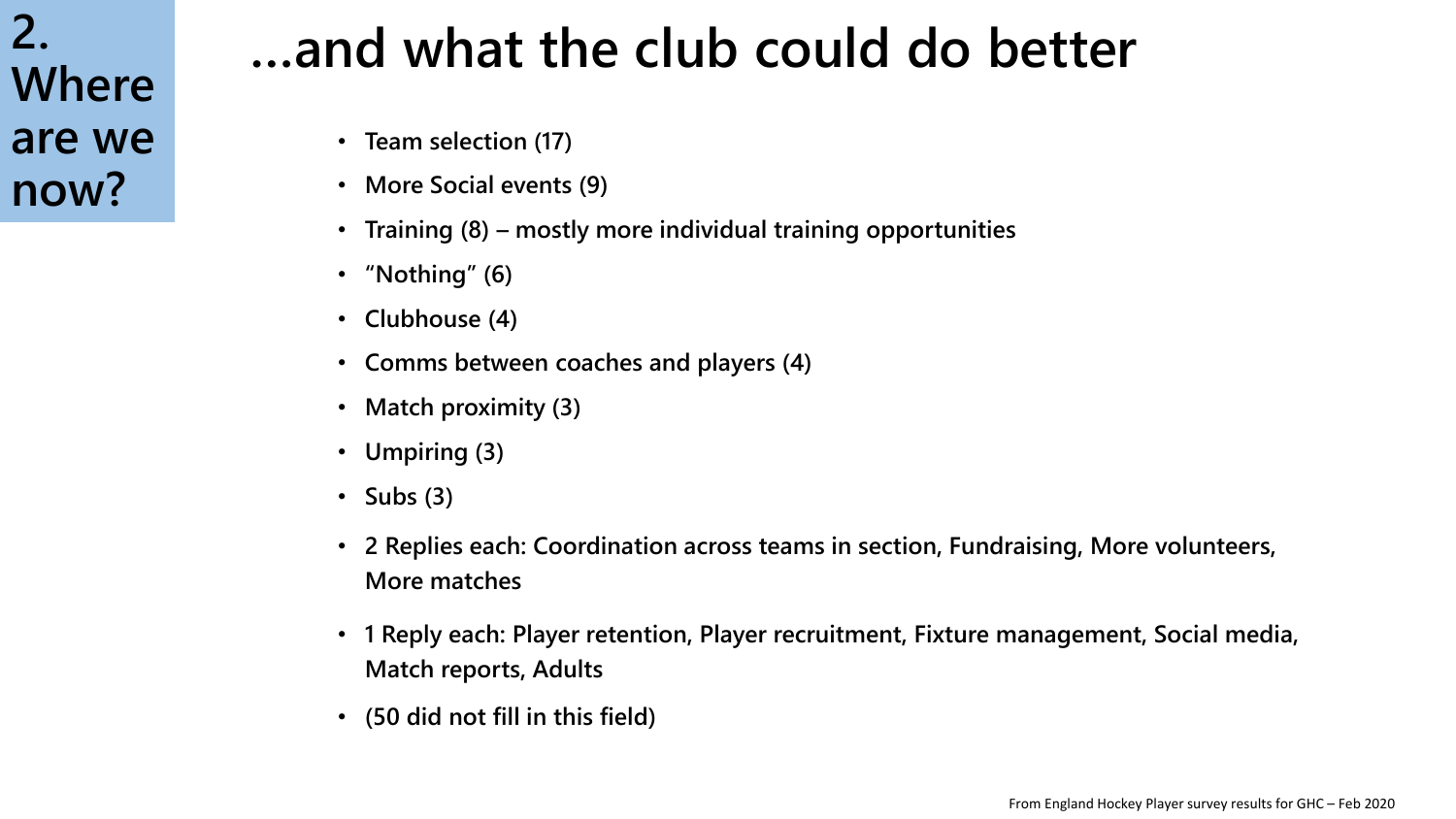# **GHC Member Comments**

- **Great club – fantastic development having a full time Director of Hockey**
- **Strong communal club that welcomes people**
- **Dan Fox is great – enthusiastic, has kept the feeling of a friendly, family club**
- **A well managed and resourced club**
- **Thank you to all of the people who take on roles during the season**
- **Really committed and lovely coaches who have been with the club for a very long time; contributes to a very friendly atmosphere and good coaching!**
- **Great community and everyone is friendly**
- **It's great! I love being at Guildford**
- **Great club, well managed and well coached by all involved**
- **Great place to play and be involved with. People are very friendly and welcoming**
- **I'm extremely happy with my club**
- **Lovely club, lovely people, great team feeling**
- **GHC is a friendly, relaxed, fun, committed club who achieve because of this**
- **It's a really friendly place and you can have loads of friends there**
- **Overall a great club – very friendly and great value for money**
- **Overall GHC do an amazing job…their organisation and coaching is second to none**
- **GHC is brilliant and we love it!**
- **It is an absolute pleasure to be a member of the club**
- **I love it so much, it's great!!!**
- **Friendly but professional club.**
- **It's the best club.**
- **Best club ever**
- **I love my hockey club**
- **Very welcoming and well structured/organised**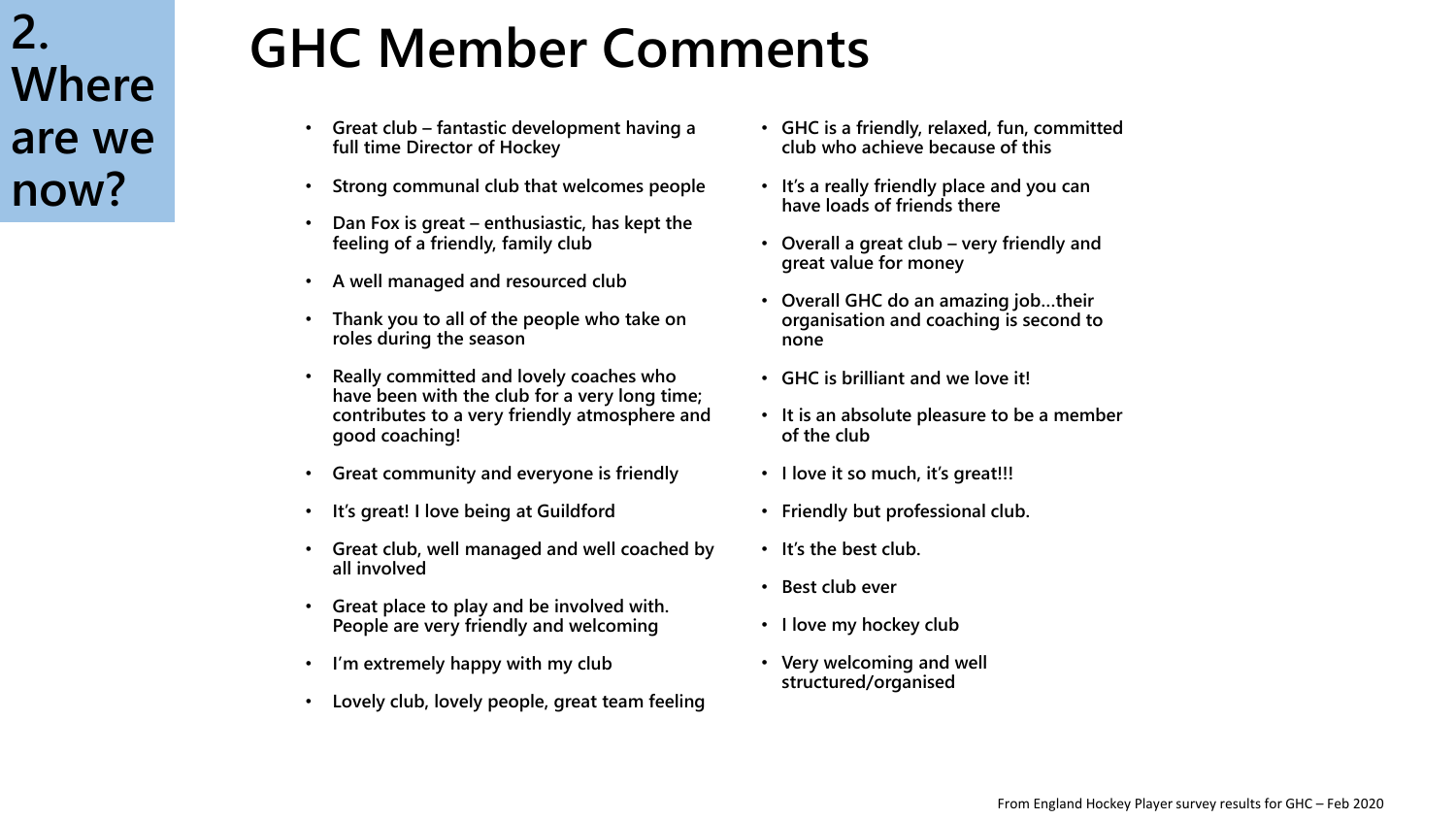# **GHC Sections, Teams and Programmes**



• M Supervets Gondoliers – Wessex Supervets Fixtures Alliance (Nigel, Stephen)

• Back to Hockey (Mike Fitter)

GHC Men's, Women's and Junior Sections are supported by dozens of volunteers including: Senior Team Captains, Junior Age Group Squad Managers, Junior Age Group Lead Coaches, Assistant Coaches, First Aiders, Communications, Fixtures Secretaries, Match Reporters, Match Fee Collectors, Goal movers, Social Event Coordinators, Photographers, League Registrations, Attendance Takers, and more…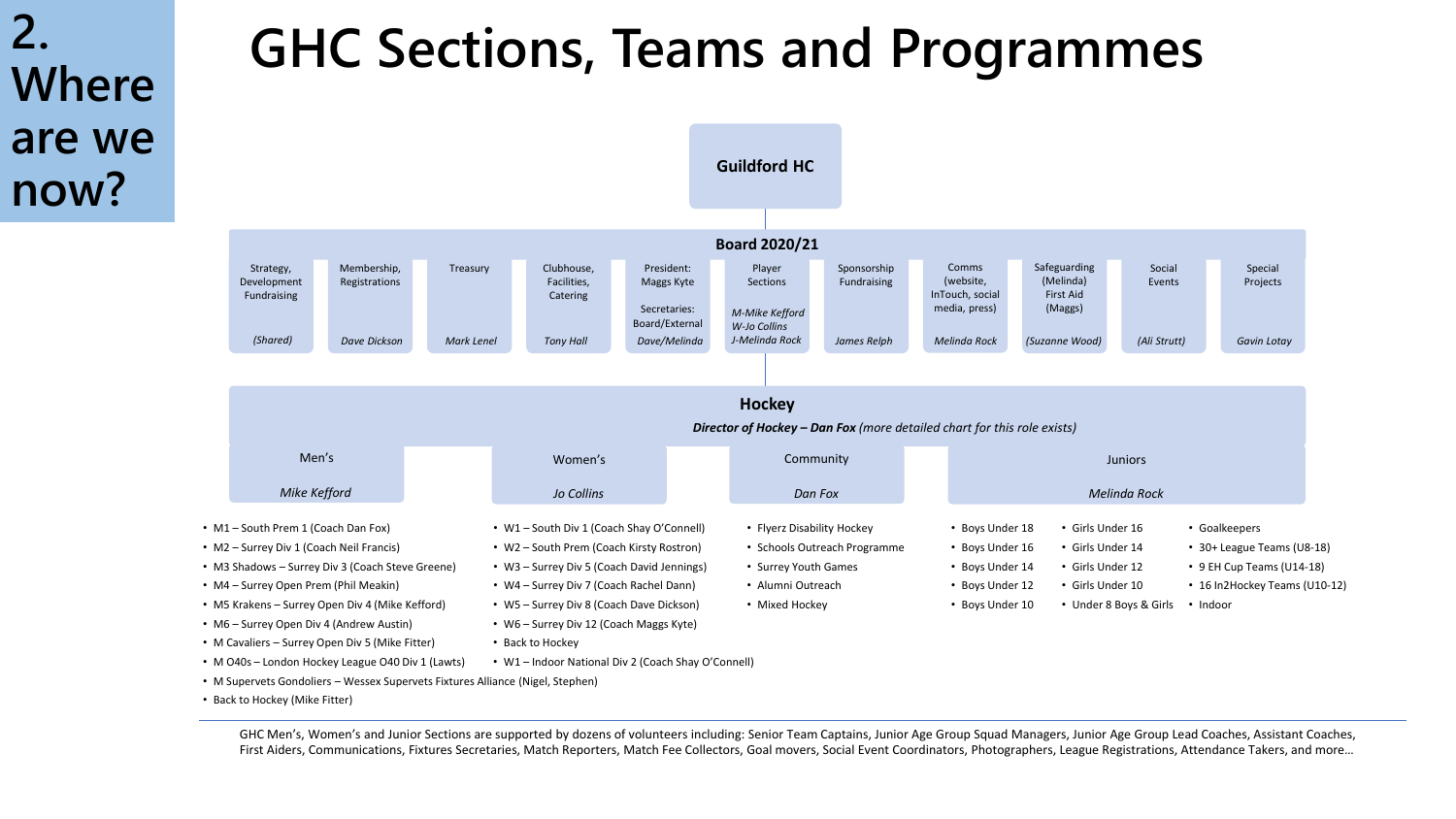# **Recent Developments and in process**

|                            | 2019/20                                                                                                                                       | 2020/21<br>NB *many of our 20/21 plans have been affected by covid                                                           |  |  |
|----------------------------|-----------------------------------------------------------------------------------------------------------------------------------------------|------------------------------------------------------------------------------------------------------------------------------|--|--|
| 1. Leadership              | • Director of Hockey role<br>• New Board process; more strategic focus; better<br>definition of roles; +1 member but -2<br>• Started Clubmark | • Completing Clubmark<br>• Recruit more resource for certain areas                                                           |  |  |
| 2. Facilities              | • Re-laid Water-based pitch<br>• Discussions with BW as it moves to Academy<br>status<br>• Created plan for practice area                     | • Clubhouse improvements: painting, images,<br>trophies<br>• Practice area planning permission granted; start<br>fundraising |  |  |
| 3. People                  | • Coach Education<br>• Umpire Training<br>• Young Leaders Programme<br>• Parents Presentation                                                 | • Young Leaders Plus<br>• Parent Webinar and Parent Alliance Programme                                                       |  |  |
| 4. Ways to Play            | • Men's Back 2 Hockey<br>• New Men/Junior Development Team (Cavaliers)<br>• Expanded indoor programme                                         | • Start Flyerz*<br>• Expand summer programme*                                                                                |  |  |
| 5. Welcoming<br>and Social | • Built upon Social Programme from previous 2<br>years<br>• Appointed new Social Secretary<br>• Appointed Social Media Manager                | • More social days and events (NB - not been<br>possible due to covid though we do have covid<br>safe match teas)*           |  |  |
| 6. Local                   | • Built upon Sponsorship Programme<br>• Built upon Schools Outreach Programme                                                                 | • Continue Schools programme*                                                                                                |  |  |
| 7. Stretch                 | • Junior Skills Camps<br>· Mid-week Junior Skills + S&C<br>• Specialist GK training for juniors and adults                                    | • Junior Skills Camps*<br>· Mid-week Junior Skills + S&C*<br>• Specialist GK training for juniors and adults*                |  |  |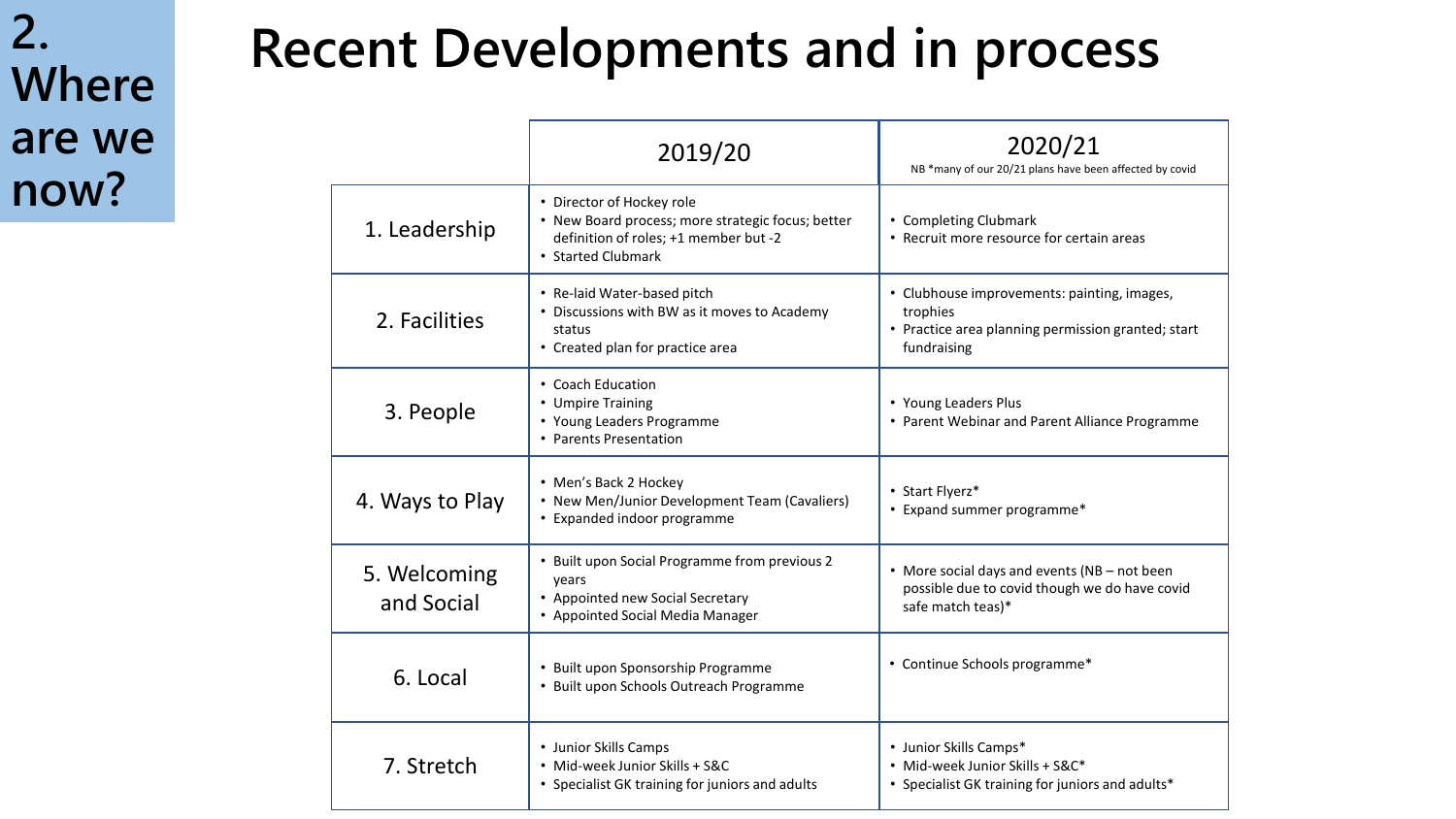**3. Where do we want to be?**

# **What Makes a Great Club (1)…**



From the England Hockey pamphlet What Makes a Great Club? 2018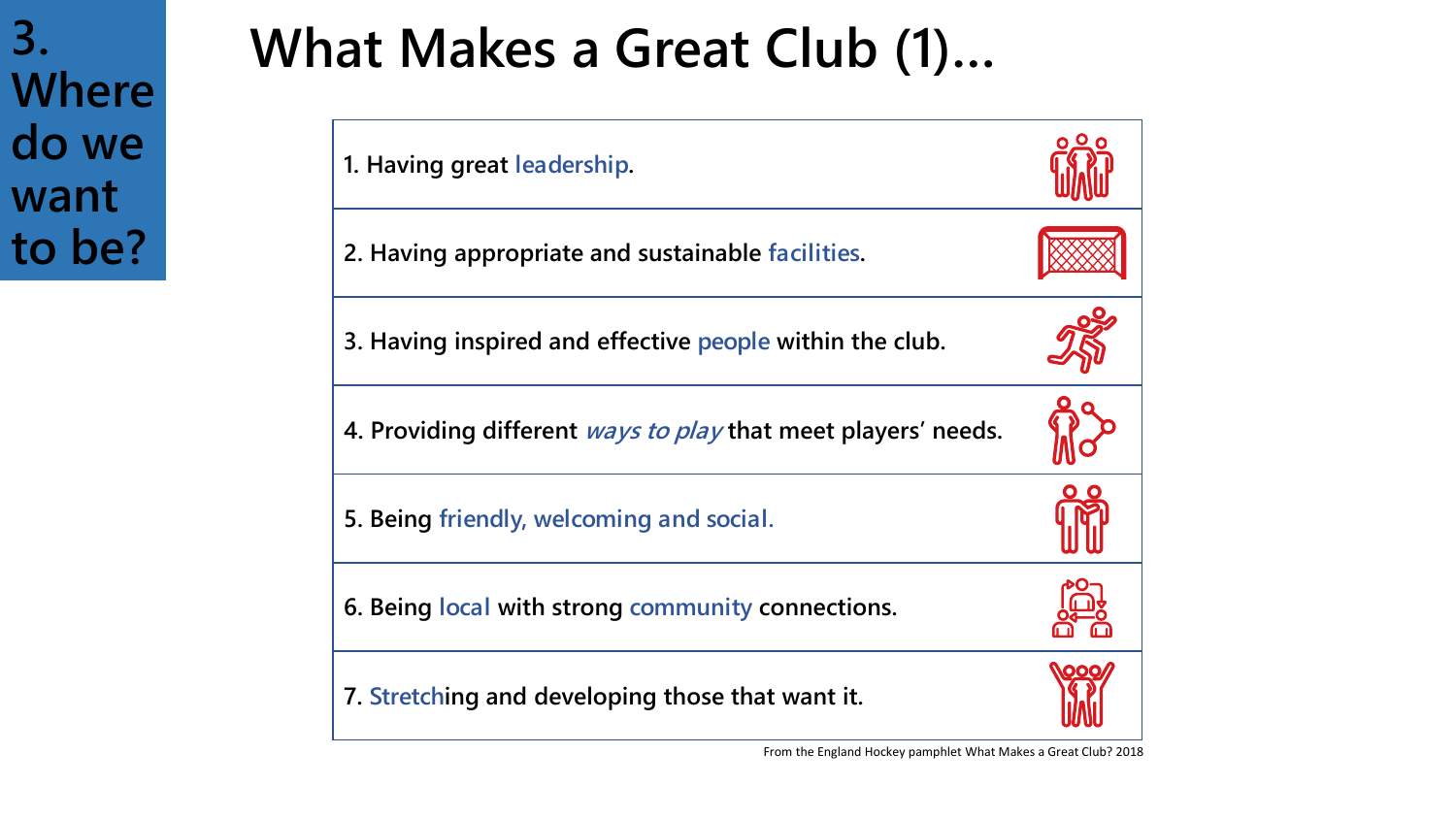# **What Makes a Great Club (2)…**

#### **1. Leadership**

- What is the *vision* for your club? How do you communicate this to everyone in the club? Is it understood and bought into?
- What do you need to do to achieve your vision? What *resources* do you need people, budget, facilities, partnerships, marketing?
- Does your club have a *development plan* in place?
- What is the *leadership structure* within the club?
- *How long* have your leaders had their roles?
- What *skill sets* do you need to make your club successful? How do you identify and recruit future leaders and do you have a succession plan?
- Is the leadership within your club as *effective* as it could be? How could it be improved?
- How are tasks *delegated* throughout the club?
- How does your club *communicate* with members? How do you get *feedback* and act on it?
- How often does your leadership team *consult* with the different types of members?
- What *information* do you use to regularly make decisions within leadership meetings?
- Do you have the right *organisational policies* in place? When were they last reviewed?
- Do you have good *financial controls* and a *medium-term plan*?
- Do you *network* with other clubs to share good practice or attend local forums?

### **2. Facilities**

• What are the state of the *pitches* you use? When are they due to be replaced? Are you aware of the facility *maintenance* programme?

- How much money do you pay in *pitch rental* per year? Do you have a priority booking arrangement or partnership agreement in place?
- What do you have an *influence* on in terms of your facilities?
- Do you have a *long-term commitment* to the pitch/changing/social space you use? If so, what does this look like? How senior is the person you deal with at the venue you use? Do you know the owners as well as the operators?
- What are your *plans for facilities* in the future (SWOT)? Are these plans viable and realistic, and is England Hockey aware?
- Is the *community* around you changing and can this provide opportunities are there housing plans, planning issues or other potential sites? • For asset owners, are you maximising the potential at your current facility?
- Do the *financial structures* in your multisport club ensure hockey revenue (often one of the larger sections) is fairly treated?
- Playing Pitch Strategy did you club complete the survey and input into the supply and demand for hockey? Have you identified future needs?

#### **3. People**

• Do you know what needs to be done for your club to *run effectively*? Some clubs know what they need to do (and when) but it's not effectively done. Who currently does this?

- What specific *skill sets* do you need to make your club function effectively?
- Where does your club *workforce* come from and how do you approach them? Are there opportunities for improvement or untapped potential? Does your club utilise your associated workforce (e.g. parents or family members)?
- Why do people in your club volunteer? What *reward and recognition* do they want?
- Are there areas where there is an *over reliance* on one individual to cover many tasks? Is there a succession plan?
- Are there roles where there is only one person in the club who knows or is trained to do this (single point of failure)? Is there a *succession plan*?
- Where roles are paid is there clarity in *management and employment structures*? What is the long-term strategy with paying roles and how financially sustainable is it?
- How do you provide *training and development opportunities* if people want them? Do you budget for this?
- Do you maximise the use of *technology* to reduce volunteer workload and increase effectiveness?

#### **4. Ways to Play**

- *How many members* have you got? How much do they play?
- *What ages* do you lose members? Why do they stop playing for the club?
- Where would you like to see *more members* within your playing structure?
- Do you do targeted *recruitment* or general recruitment?
- If I wanted to play hockey at your club what *opportunities* would be available to me?
- What is the *demographic* of your club and how does it relate to the local community?
- What are the *membership options* for your club? Is it good value for money?
- Does your club have plans in place for *retaining* the existing membership *+ recruiting* new members?
- How many new club members do you need to recruit each season to *replace* those that leave?
- Do you *contact the leavers* to gain *feedback* as to why they left? Do you act on the feedback?
- What *'informal' activity* do you offer? Do you just offer formal training and Saturday league hockey?

#### **5. Friendly, Welcoming and Social**

- What *social activities* do you currently do? Who does this engage?
- What *experience* are you trying to create for the different types of club members (e.g. existing adult and junior members or informal members such as Back to Hockey players)?
- How would someone become *aware* of your club? What would this initial contact look like? How would I *communicate* with your club if I was interested?
- What is the *experience for new people*? How would they rate their experience with you so far?
- How many new members do you *retain* after a season?
- How do you use *social media*? What is used for *internal communication* and how do you present yourself externally?
- How do you stay in contact with *past players*, particularly players that leave to go to *university*?
- What is your current *membership model*? Does this cater for people that only want to be involved in the club socially?

#### **6. Local w Strong Community Connections**

- How does your club currently engage with the *local community*? Where are the gaps?
- Does your approach differ depending on who you talk to? Do you utilise your *membership* to do this effectively?
- Are you *politically aware* who the *important people* are in your community and what they could do for your club university vice chancellors, headmaster, local MPs, town councillors, directors of sport, chief leisure officer, school sport managers etc?
- How do you approach *sponsorship* within your club? Do you have a strategy or agreed approach? What does the sponsor get in return?
- How *visible* is your club in the local community?
- Are you aware what *opportunities* are available to engage the local community and businesses?

### **7. Stretching and Developing**

- How do you *identify talent* within your players/coaches/umpires? What do you do with this information?
- Who leads on *supporting individuals* that want to progress? What training/support do they have?
- How do you *differentiate* in your training sessions? Could a player who wanted to train more often do so? • Do you need to *link into other clubs* to ensure there is the most complete talent pathway for your players, umpires and coaches?
- Do you have anything in place to develop your *aspiring coaches and umpires*? How does this work?
- How do you support players that come in and out of the *Player Pathway*?
- How do you support and develop members in *administration roles*?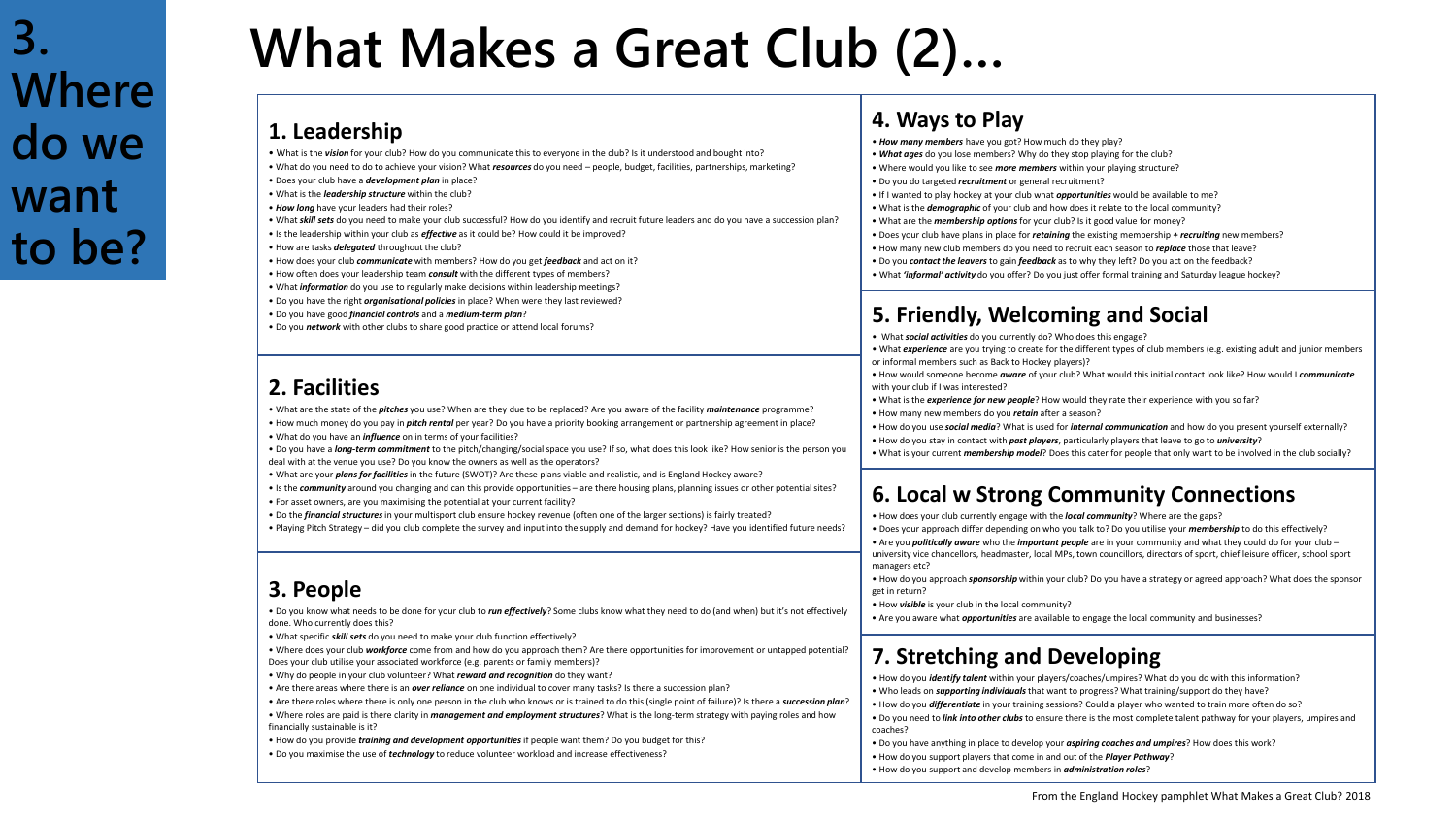# **Guildford – "Great Hockey for Everyone"**

### **Our Vision 2024:**

To be the pre-eminent club for Men, Women and Juniors in the newly formed England Hockey South East region with:

- Men's and Women's 1<sup>st</sup> teams in the National League Conference
- Men's and Women's 2<sup>nd</sup> teams top three in the Regional leagues
- 11 Men's teams and 8 Women's teams
- Community hockey: Back2Hockey, Flyerz, Walking Hockey, Masters Hockey, Schools Hockey
- Junior section of 750 U6-18s with top teams competing at the top of Tier 1
- An England Hockey Talent Academy
- Reputation for:
	- the best coaching and coach development programmes
	- players and teams that opposition enjoy playing
	- providing a valuable service to the community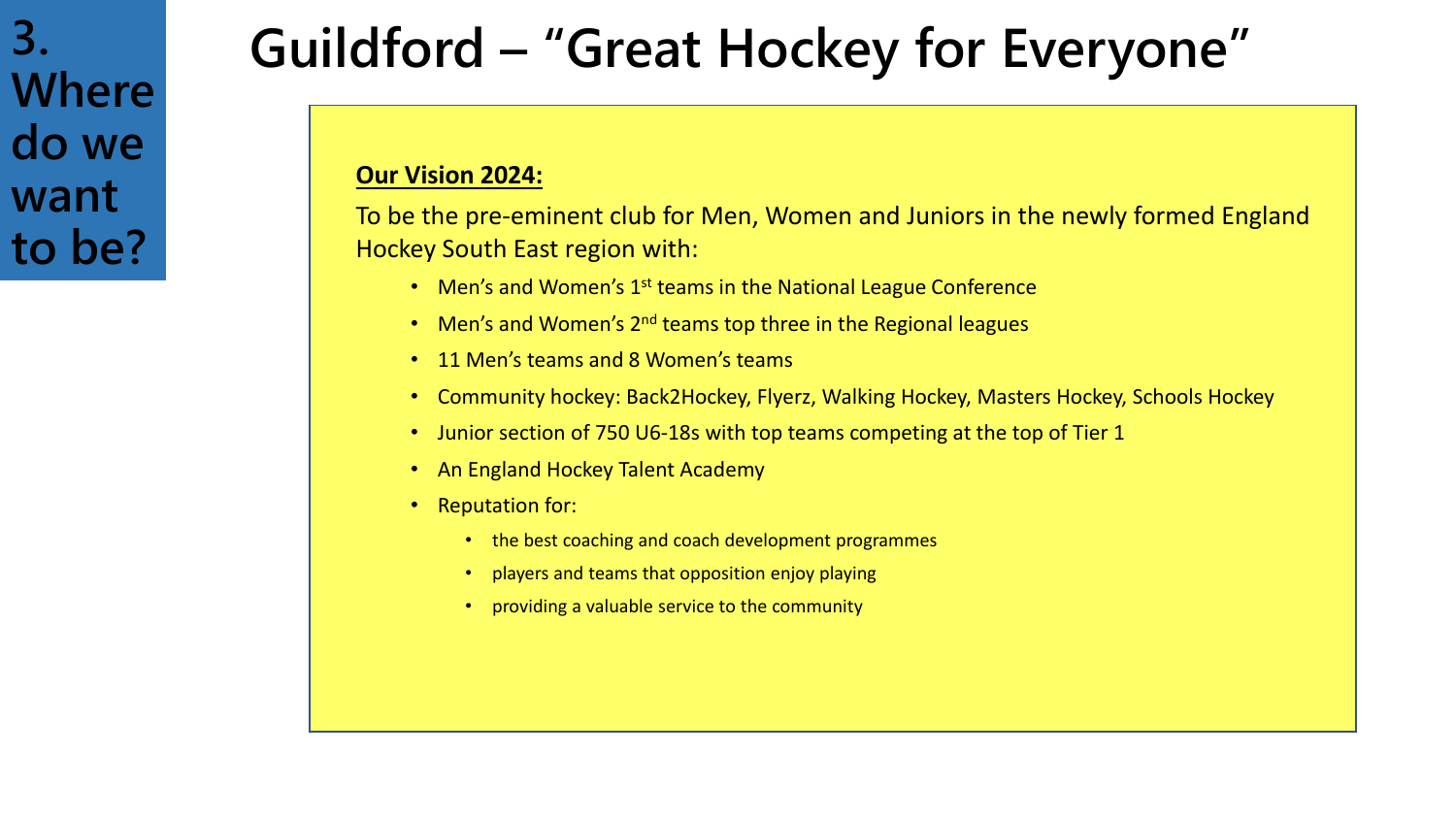| <b>GHC Hockey Sections, Teams, Programmes 2024</b>                                                                                                                                                                                                                                                                                                                                                                                                                                                                                                                                                                                                                                                                                                                                                                                                                                                                                                               |                                                                                                                                                                                                                                                                                                                                                                                                                                                                                                                                                                                                                                                                                                                                                                                                                                                                                                                                                                                                                  |                                                                                                                                                                                                                                                                                                                                                                                                                                                                                                                                                                                                                                                                                                                                                                                                                                                                                                                                                                                                               |                                                                                                                                                                                                                                                                                                                                                                                                                                                                                                                                                                                                                                                                                                                                                                                                                                                                                                                                                   |                                                                                                                                                                                                                                                                                                                                                       |  |  |  |  |  |  |
|------------------------------------------------------------------------------------------------------------------------------------------------------------------------------------------------------------------------------------------------------------------------------------------------------------------------------------------------------------------------------------------------------------------------------------------------------------------------------------------------------------------------------------------------------------------------------------------------------------------------------------------------------------------------------------------------------------------------------------------------------------------------------------------------------------------------------------------------------------------------------------------------------------------------------------------------------------------|------------------------------------------------------------------------------------------------------------------------------------------------------------------------------------------------------------------------------------------------------------------------------------------------------------------------------------------------------------------------------------------------------------------------------------------------------------------------------------------------------------------------------------------------------------------------------------------------------------------------------------------------------------------------------------------------------------------------------------------------------------------------------------------------------------------------------------------------------------------------------------------------------------------------------------------------------------------------------------------------------------------|---------------------------------------------------------------------------------------------------------------------------------------------------------------------------------------------------------------------------------------------------------------------------------------------------------------------------------------------------------------------------------------------------------------------------------------------------------------------------------------------------------------------------------------------------------------------------------------------------------------------------------------------------------------------------------------------------------------------------------------------------------------------------------------------------------------------------------------------------------------------------------------------------------------------------------------------------------------------------------------------------------------|---------------------------------------------------------------------------------------------------------------------------------------------------------------------------------------------------------------------------------------------------------------------------------------------------------------------------------------------------------------------------------------------------------------------------------------------------------------------------------------------------------------------------------------------------------------------------------------------------------------------------------------------------------------------------------------------------------------------------------------------------------------------------------------------------------------------------------------------------------------------------------------------------------------------------------------------------|-------------------------------------------------------------------------------------------------------------------------------------------------------------------------------------------------------------------------------------------------------------------------------------------------------------------------------------------------------|--|--|--|--|--|--|
|                                                                                                                                                                                                                                                                                                                                                                                                                                                                                                                                                                                                                                                                                                                                                                                                                                                                                                                                                                  |                                                                                                                                                                                                                                                                                                                                                                                                                                                                                                                                                                                                                                                                                                                                                                                                                                                                                                                                                                                                                  | <b>Club</b>                                                                                                                                                                                                                                                                                                                                                                                                                                                                                                                                                                                                                                                                                                                                                                                                                                                                                                                                                                                                   |                                                                                                                                                                                                                                                                                                                                                                                                                                                                                                                                                                                                                                                                                                                                                                                                                                                                                                                                                   |                                                                                                                                                                                                                                                                                                                                                       |  |  |  |  |  |  |
| <b>Men</b>                                                                                                                                                                                                                                                                                                                                                                                                                                                                                                                                                                                                                                                                                                                                                                                                                                                                                                                                                       | <b>Women</b>                                                                                                                                                                                                                                                                                                                                                                                                                                                                                                                                                                                                                                                                                                                                                                                                                                                                                                                                                                                                     | <b>Juniors</b>                                                                                                                                                                                                                                                                                                                                                                                                                                                                                                                                                                                                                                                                                                                                                                                                                                                                                                                                                                                                | <b>Talent Academy</b>                                                                                                                                                                                                                                                                                                                                                                                                                                                                                                                                                                                                                                                                                                                                                                                                                                                                                                                             | <b>Community</b>                                                                                                                                                                                                                                                                                                                                      |  |  |  |  |  |  |
| • M1 elite team playing at National Level; serves<br>as an inspiration to the Club members, aspiring<br>junior players<br>• M2 team that is competitive in its league and<br>wanting to push to improve; promotion to<br>South league<br>• M3 Shadows - a team that enjoys playing<br>together and can push the team above<br>• M4 a social team at the more competitive end<br>of the spectrum<br>• M5 Krakens - more social end<br>• M6 - more social end of spectrum<br>• M7 – new team to provide more opportunities<br>for social hockey as we recruit and train<br>new/B2H players<br>• Cavaliers X - a team that offers opportunities to<br>develop young juniors and B2H-ers including<br>dads and lads<br>• Cavaliers Y – new team to play in parallel to<br>Cavs X<br>• Masters O40s<br>• Masters O50s<br>• A section that provides opportunities for<br>training and matches for older Junior players to<br>develop based on their skill and ambition | . W1 elite team playing at national level<br>(indoor and out); serves as an inspiration<br>to Club members, aspiring juniors<br>• W2 team that is competitive in its league<br>and wanting to push to improve;<br>promotion to South league<br>• W3 a team that enjoys playing together<br>and can push the team above<br>• W4 a social team at the more competitive<br>end of the spectrum<br>. W5 more social end of the spectrum but<br>pushing up the table to create more room<br>for teams below<br>. W6 more social end of the spectrum but<br>pushing up the table to create more room<br>for teams below<br>$\cdot$ W7 – new team<br>$\cdot$ W8 – new team<br>• A section that provides opportunities for<br>training and matches for older Junior<br>players to develop based on their skill and<br>ambition levels<br>• A section that enjoys each other's company<br>and supports each other in and outside of<br>the club and organises social events<br>• Match day socials, attendance of women's | • The Club that Children and Parents<br>want to join<br>• A place where every player is valued:<br>given opportunities to train and play<br>and improve<br>• Combination of pro and volunteer<br>coaching to get the best coach player<br>ratios, personal touch and stretch<br>• A Junior Section that has boys and girls<br>teams able to compete at (and win)<br><b>Regional and National Competitions</b><br>• A place where top players can hone<br>their skills and push the limits of what<br>they ever thought they could achieve<br>• A section that welcomes new ways of<br>doing things and values links with top<br>coaches in the area and around the<br>country<br>• A club where parents are encouraged<br>to get involved in coaching and<br>administration with the club providing<br>excellent leadership to take best<br>advantage of all efforts<br>• A place where the whole family feels<br>welcome<br>• A place where people of all walks of life<br>are encouraged to get involved in | • Thrive as one of the 20-24 Talent<br>Academies across England (500 players<br>per gender)<br>• 350-500 hours exceptional<br>coaching and training with 15 to<br>25 players per gender Sep to Jul<br>• Become beacon of best practise in<br>talent development in our locality<br>providing a shop window to attract<br>talented players and high-quality<br>coaches<br>• Provide talent festivals, coaching and<br>services to other local clubs (income-<br>generating activities)<br>• Application process to EH; acceptance<br>includes a support package<br>• Create a strong GHC TA culture:<br>demonstrate belief in and commitment<br>to the person, the player, performance<br>and partnerships<br>• Evidence of coherent behaviours<br>in all junior and adult elements of<br>GHC: on and off the pitch, hockey<br>and non-hockey and in<br>relationships with feeder clubs<br>and schools<br>• Build the TA and application to become | • Summer hockey options for all<br>• Juniors regular<br>• Juniors performance<br>• Adult social games<br>• Adult social leagues<br>• Skills camps<br>• Schools hockey programme<br>• Junior non-schools development<br>programme (SYG, GoFest)<br>• Flyerz programme – free coaching to<br>disability groups<br>• Back 2 Hockey<br>$·$ Men<br>• Women |  |  |  |  |  |  |
| <b>levels</b><br>• Match day socials, attendance of men's section<br>in club wide socials; excellent support for other<br>teams playing at home esp 1 <sup>st</sup> teams;<br>contributions to making social events happen                                                                                                                                                                                                                                                                                                                                                                                                                                                                                                                                                                                                                                                                                                                                       | section in club wide socials; excellent<br>support for other teams playing at home<br>esp 1 <sup>st</sup> teams; contributions to making<br>social events happen                                                                                                                                                                                                                                                                                                                                                                                                                                                                                                                                                                                                                                                                                                                                                                                                                                                 | helping                                                                                                                                                                                                                                                                                                                                                                                                                                                                                                                                                                                                                                                                                                                                                                                                                                                                                                                                                                                                       | a TA from our own Academy<br>experience (this may also require<br>applying for Talent Centre status first)                                                                                                                                                                                                                                                                                                                                                                                                                                                                                                                                                                                                                                                                                                                                                                                                                                        |                                                                                                                                                                                                                                                                                                                                                       |  |  |  |  |  |  |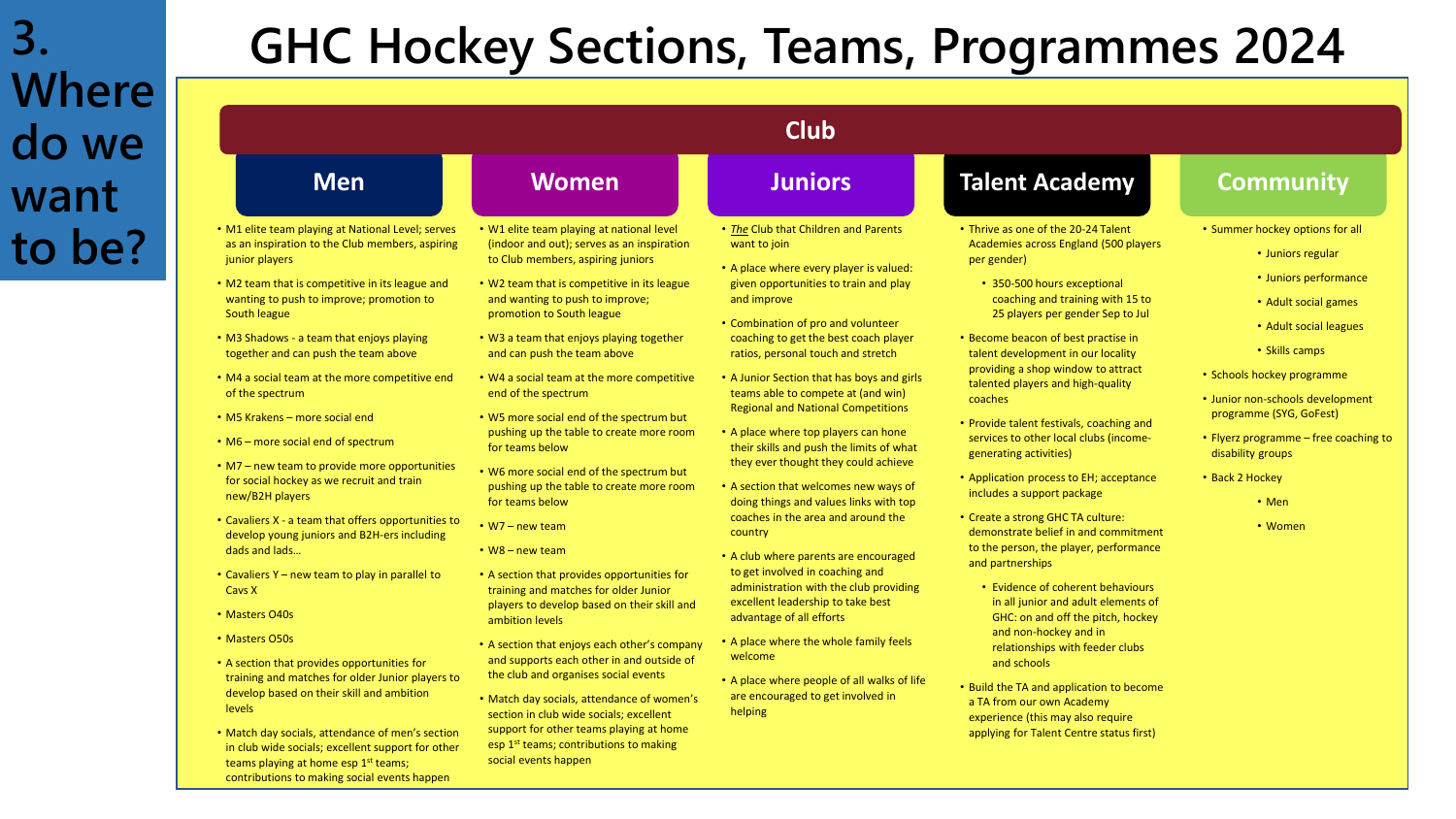# **GHC: Great Hockey for Everyone**

Overall objective statements 2021-24; these statements characterise where we are headed – detailed plans and programmes follow

|                            | cre we are neaded adduced plans and programmes follow                                                                                                                                                                |
|----------------------------|----------------------------------------------------------------------------------------------------------------------------------------------------------------------------------------------------------------------|
| 1. Leadership              | Continued growth in all sections and to new segments; providing an environment that inspires and makes it easy for people to get<br>involved and help; clear projects and communications to achieve objectives       |
| 2. Facilities              | Make the most of what we have (clubhouse, pitch agreements with Broadwater); secure access to more pitch hours to deliver growth<br>and mitigate risk of being too dependent on a small number of facility providers |
| 3. People                  | Inspire club members who feel ownership and want to help/get involved; people who are well-<br>trained/competent/professional/confident and who also deliver a personal touch; a unified group; no arrogance         |
| 4. Ways to<br>Play         | Make enjoyable and competitive hockey for levels beginner to national league; find people who would not have otherwise been<br>exposed to hockey and create opportunities for them                                   |
| 5. Welcoming<br>and Social | Continue to create a place where people want to play, want to socialise, who feel ownership; a club that embraces and seeks diversity,<br>delivers the personal touch, lacks arrogance, has unity                    |
| 6. Local                   | A club with strong and increasing links to the community: schools, businesses, sport organisations, good relationships with<br>neighbouring hockey clubs                                                             |
| 7. Stretch                 | Coaching, training and match opportunities to stretch at all levels; retention of players from junior to senior hockey including those<br>aiming for national teams                                                  |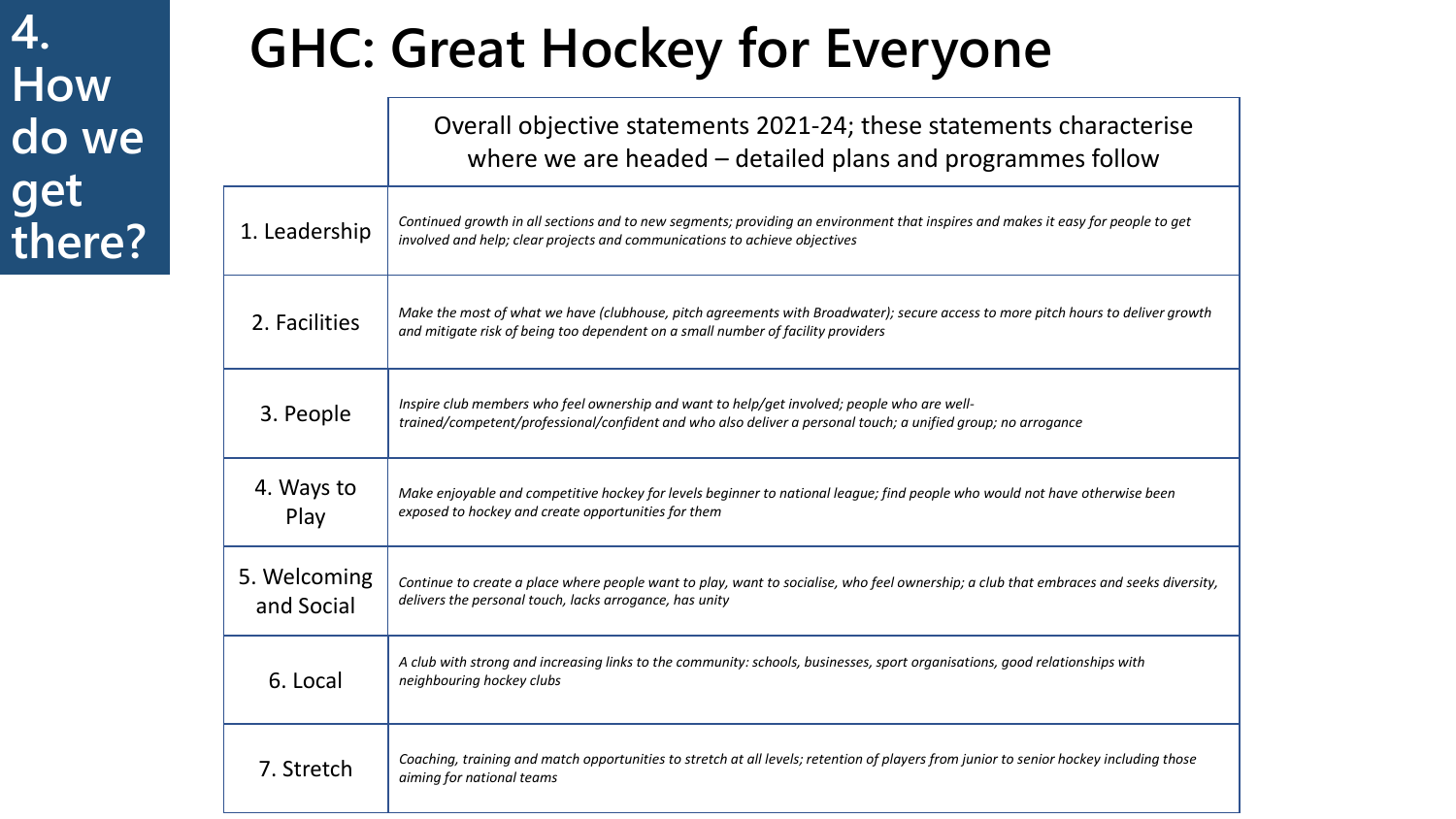# **GHC: Great Hockey for Everyone**

Development Plans 2021-2024

| 1. Leadership              | 1.1 Safeguarding, safety and First Aid<br>1.2 Development Plan continuous review and communications<br>1.3 Fundraising for large-scale projects<br>1.4 EH League Restructure: be ready, help<br>1.5 Provide best tools for helpers<br>1.6 Clubmark<br>1.7 Online platform review, increased social med                                                               | See Excel Spreadsheet                                                                                                   |
|----------------------------|----------------------------------------------------------------------------------------------------------------------------------------------------------------------------------------------------------------------------------------------------------------------------------------------------------------------------------------------------------------------|-------------------------------------------------------------------------------------------------------------------------|
| 2. Facilities              | 2.1 Clubhouse improvements<br>2.2 Increased access to pitches at BW<br>2.3 Re-laid Sand pitch at BW<br>2.4 Practice area between Blue an Green pitches<br>2.5 Secure relationship with current local pitches<br>2.6 Secure long-term access to other local faciliti<br>2.7 Consider other options - Aldro, Cranleigh, ot<br>2.8 Secure access to indoor facilties    | pages below for details:<br>• what<br>how<br>$\bullet$                                                                  |
| 3. People                  | 3.1 More holistic training programme for coache<br>3.2 More capable, competent, confident umpire<br>3.3 Helpful, proactive, supportive parents<br>3.4 More volunteers and helpers coming forward                                                                                                                                                                     | when<br>$\bullet$<br>who<br>$\bullet$                                                                                   |
| 4. Ways to<br>Play         | 4.1 National league hockey for M1 and W1<br>4.2 Top of Regional league for M2 and W2<br>4.3 Two additional "social" teams for M and W<br>4.4 Grow B2H numbers<br>4.5 Grow Flyerz numbers<br>4.6 International tours for U11-13s and U16/17s<br>4.7 Better suited game play for U8-12s<br>4.8 Grow 18-30 year old numbers<br>4.9 Offer more summer/off-season options | costs<br>measurements<br>$\bullet$<br>review points<br>$\bullet$                                                        |
| 5. Welcoming<br>and Social | 5.1 Create strong alumni network<br>5.2 Build strong, long term social programme of<br>5.3 Attract new members and support through n                                                                                                                                                                                                                                 | NB the spreadsheet is a<br>living document, the                                                                         |
| 6. Local                   | 6.1 Grow hockey in our area amongst primary ar<br>6.2 Grow hockey in our area outside of school cc<br>6.3 Increase strength and depth of local network                                                                                                                                                                                                               | pasted copies below are<br>illustrative                                                                                 |
| 7. Stretch                 | 7.2 Develop the whole player<br>7.3 Provide better, more personalised transition from junior to senior<br>7.4 Inspire senior players to continue to improve                                                                                                                                                                                                          | 7.1 Train and retain our junior top-potential players (stop them leaving to other clubs whose 1s are in higher leagues) |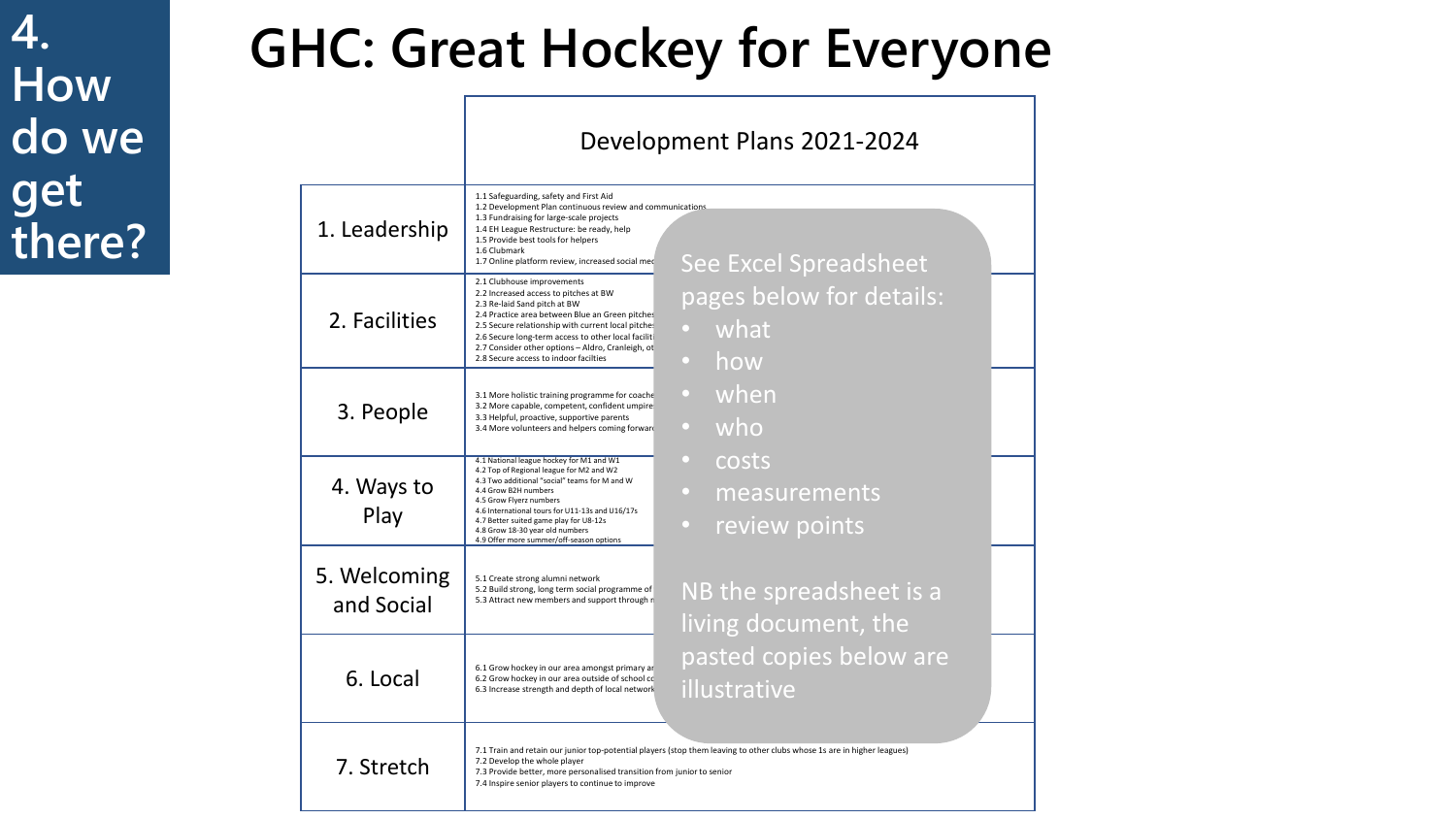# **1. Leadership 4.**

*Continue growth in all sections and to new segments; provide an environment that inspires and makes it easy for people to help; communicate clear objectives, define projects and support teams and people to deliver*

|                        | А | R   |                                                                                                                                   | D                                                                                                                                                                                                                  |                                                                                                                                                                                                            |                                                                                                                                                                                      | G                                                                          | н                                                                                                                                                                                                                                |                                                                               |
|------------------------|---|-----|-----------------------------------------------------------------------------------------------------------------------------------|--------------------------------------------------------------------------------------------------------------------------------------------------------------------------------------------------------------------|------------------------------------------------------------------------------------------------------------------------------------------------------------------------------------------------------------|--------------------------------------------------------------------------------------------------------------------------------------------------------------------------------------|----------------------------------------------------------------------------|----------------------------------------------------------------------------------------------------------------------------------------------------------------------------------------------------------------------------------|-------------------------------------------------------------------------------|
|                        |   |     | Guildford Hockey Club - Development Plan: Vision 2024 - Great Hockey for Everyone                                                 |                                                                                                                                                                                                                    |                                                                                                                                                                                                            |                                                                                                                                                                                      |                                                                            |                                                                                                                                                                                                                                  | <b>16 January 2021</b>                                                        |
| $\overline{c}$         |   |     | What we want to achieve                                                                                                           | How it will be achieved                                                                                                                                                                                            | When it will be achieved                                                                                                                                                                                   | Who is going to do it                                                                                                                                                                | Costs                                                                      | <b>Achievement indicators</b>                                                                                                                                                                                                    | <b>Review points</b>                                                          |
| $\overline{3}$         |   |     |                                                                                                                                   |                                                                                                                                                                                                                    | 1. LEADERSHIP - Continued growth in all sections and to new segments; providing an environment that inspires and makes it easy for people to help; clear projects and communications to achieve objectives |                                                                                                                                                                                      |                                                                            |                                                                                                                                                                                                                                  |                                                                               |
| 4                      |   | 1.1 | Improved ability to deliver<br>Safeguarding and First Aid;<br>proactive and engaging the<br><b>GHC</b> community                  | Expand Safeguarding and<br>First Aid teams from 1.5<br>people and improve<br>processes and<br>communications                                                                                                       | $Sep-21$                                                                                                                                                                                                   | MR, MK, MK                                                                                                                                                                           | time; First Aid kits and<br>supplies (work with a<br>sponsor for kit bags) | team of at least 5 people in<br>place (Board member for<br>Safeguarding, Board<br>member for First Aid +others   members join<br>to help with<br>implementation/logistics in<br>these areas, including<br>volunteer coordinator) | monthly board meetings;<br>quarterly review as<br>certificates expire and new |
| 5                      |   | 1.2 | Circulate Development Plan<br>for continuous input,<br>discussion and uptake                                                      | Send latest copy of DevPlan<br>and supporting docs to<br>identified<br>Strategy/Development team<br>for input; then to broader<br>stakeholders group for<br>input; then to Club for<br>additional input/acceptance | Dec '20 for draft to go to<br>Strategy Group Janyuary and and then wider stakeholders<br>stakeholders in March                                                                                             | MR, MK, ML, DF + team of 12 time<br>group (similar process to 2<br>years before when hiring<br>DoH); with input from all<br>sections and a wide<br>representation across the<br>club |                                                                            | meetings in diaries for<br>strategy reviews                                                                                                                                                                                      | monthly board meetings;<br>biannual strategy group<br>meetings                |
| 6                      |   | 1.3 | Fundraising for large-scale<br>Club projects                                                                                      | Recruit a person dedicated<br>to finding funds for<br>facilities projects; finalise<br>capital investment plans<br>and launch fundraising                                                                          | Summer 2022                                                                                                                                                                                                | Board to appoint; new<br>person to run the project                                                                                                                                   | time; First Aid kits and<br>supplies (work with a<br>sponsor for kit bags) | Regular updates on<br>fundraising opetions and<br>initiatives                                                                                                                                                                    | monthly board meetings                                                        |
| 7                      |   | 1.4 | Understanding of the EH<br>league restructure and how<br>it applies to us; influence to<br>the extent we can                      | Get involved and offer to<br>help; inspire club members<br>to sign up for roles in the<br>new structure                                                                                                            | Summer 2021                                                                                                                                                                                                | MKy-women; MR-juniors;<br>Mke-men; Mky is on SE<br>steering committee, MR on<br>Juniors South steering group                                                                         | time                                                                       | A club that is aware of the<br>changes; a place in the<br>leagues that is best for our<br>club; a club that embraces<br>the changes going forward                                                                                | ad hoc - following EH<br>meetings and<br>communications                       |
| 8                      |   |     | 1.5 Best available tools for club<br>and team management;<br>minimise number of tools<br>and ad hoc tools people<br>need to use   | research options, cost and<br>implement; regularly<br>interact with peers in other<br>clubs and sports to seek out<br>best practice                                                                                | 2020/21 season and<br>ongling; teamo implemented<br>ahead of 2020/21 season<br>(replaced several tools);<br>more to do as league<br>platforms and tools change                                             | DD, Mke                                                                                                                                                                              | comparable costs to current<br>tool (LoveAdmin); DD to<br>anyalse          | members moved to new<br>system; feedback from<br>users; subs and match fees<br>collected v previous tool                                                                                                                         | monthly board meetings                                                        |
| 9                      |   |     | 1.6 Complete Clubmark;<br>development plan remaining and uploading documents<br>to be sent                                        | GL managing the process                                                                                                                                                                                            | $Jan-21$                                                                                                                                                                                                   | GL (done 16 of 17 steps); MR<br>(dev plan - last step)                                                                                                                               | time of various people to<br>submit evidence to GL                         | Clubmark awarded                                                                                                                                                                                                                 | monthly board meetings;<br>new deadline of mid January                        |
| 10 <sub>1</sub><br>a a |   | 1.7 | Increased engagement with<br>online communities to<br>continue to attract players,<br>coaches, umpires,<br>volunteers, supporters | Continue to build content<br>for social media; review<br>website and other tools<br>when EH fixtures platform is<br>implemented                                                                                    | 01/09/2021 and under<br>constand review                                                                                                                                                                    | MR, SFE - new Social Meda<br>Manager role created Sep<br>2019                                                                                                                        | review = time; social media<br>tools mostly free; SFE paid<br>hours;       | number of followers, likes,<br>engagements, views                                                                                                                                                                                | August 2021, Jan 2022                                                         |

 $|11|$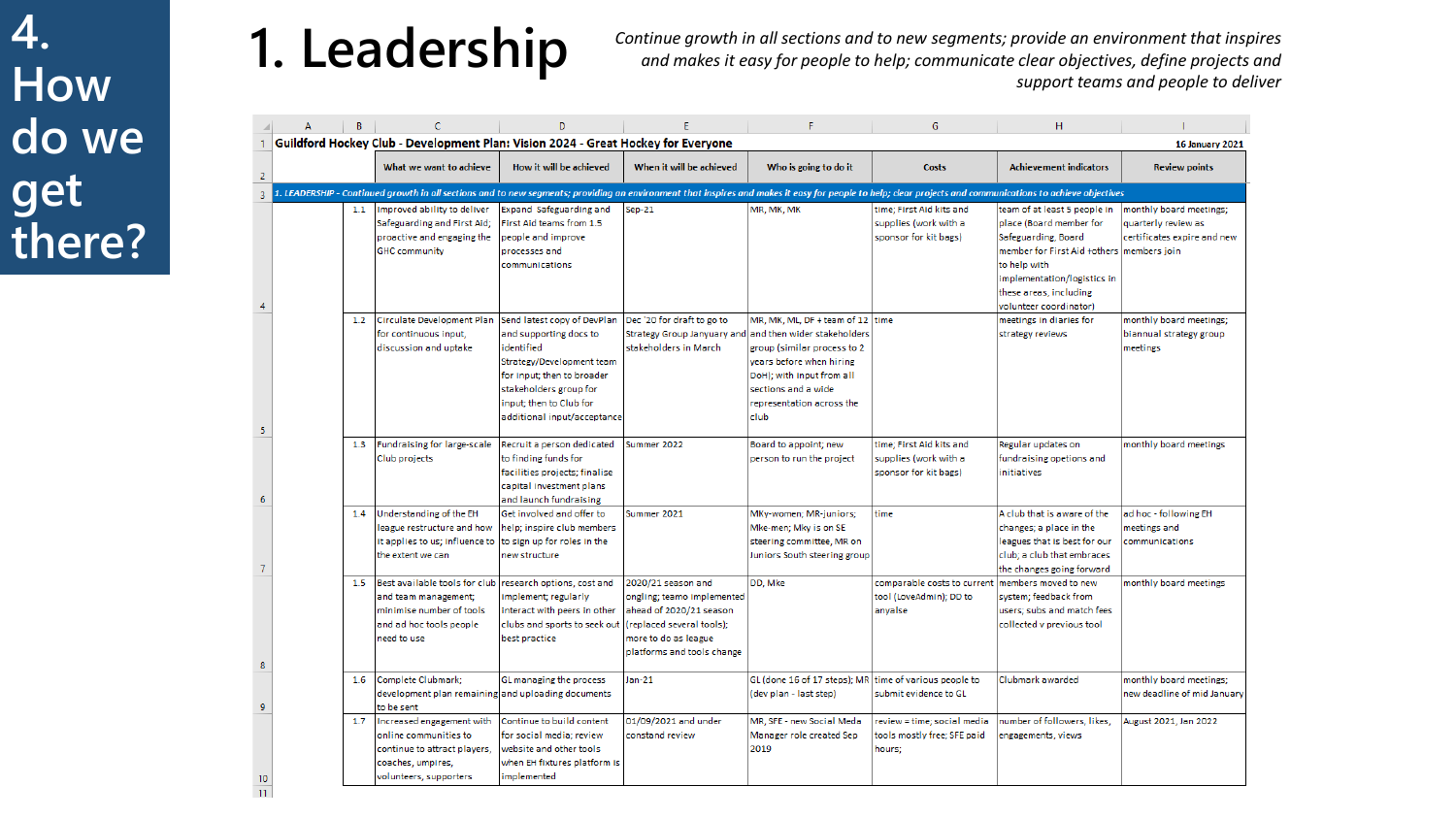**2.** Facility (clubhouse and pitch agreements at Broadwater); secure<br>access to more pitch hours to deliver growth and mitigate the risk of being too dependent on a small number of *facility providers*

|                | A | B   | c                                                                                                                                                                    | D                                                                                                                                                                                                                                                                      |                                                                                                                                                                         | F                                                                                                               | G                                                                                                                                                                                                                     | н                                                                                                                                                             |                                        |
|----------------|---|-----|----------------------------------------------------------------------------------------------------------------------------------------------------------------------|------------------------------------------------------------------------------------------------------------------------------------------------------------------------------------------------------------------------------------------------------------------------|-------------------------------------------------------------------------------------------------------------------------------------------------------------------------|-----------------------------------------------------------------------------------------------------------------|-----------------------------------------------------------------------------------------------------------------------------------------------------------------------------------------------------------------------|---------------------------------------------------------------------------------------------------------------------------------------------------------------|----------------------------------------|
|                |   |     |                                                                                                                                                                      | 1 Guildford Hockey Club - Development Plan: Vision 2024 - Great Hockey for Everyone                                                                                                                                                                                    |                                                                                                                                                                         |                                                                                                                 |                                                                                                                                                                                                                       |                                                                                                                                                               | <b>16 January 2021</b>                 |
| $\overline{2}$ |   |     | What we want to achieve                                                                                                                                              | How it will be achieved                                                                                                                                                                                                                                                | When it will be achieved                                                                                                                                                | Who is going to do it                                                                                           | <b>Costs</b>                                                                                                                                                                                                          | <b>Achievement indicators</b>                                                                                                                                 | <b>Review points</b>                   |
|                |   |     |                                                                                                                                                                      | 13 2. FACILITIES - making the most of what we have (clubhouse, pitch agreements at Broadwater) and securing access to more pitch hours to deliver the growth and mitigate risk of being too depedent on a small number of prov                                         |                                                                                                                                                                         |                                                                                                                 |                                                                                                                                                                                                                       |                                                                                                                                                               |                                        |
| 14             |   | 2.1 | Clubhouse improvements                                                                                                                                               | refresh paint inside<br>clubhouse; fascia boards<br>replaced; shelves for<br>trophies; images on walls;<br>sponsorship wall (NB - 50+<br>people participated in<br>refresh project summer '20<br>diverse group of<br>enthusiastic helpers)                             | painting Aug 2020;<br>balconies/fascia (Oct half<br>term); shelves Aug 2020);<br>images/sponsor wall Jan<br>2021; noticeable<br>improvements ahead of<br>2021/22 season | JR (painting), TH (shelves,<br>balconies); MR (images,<br>national trophies); also help<br>from volunteers, MKe | paint, brushes, shelving,<br>printed images, frames,<br>cable system for sponsor<br>wall; annual provision for<br>maintaining the quality of<br>the clubhouse                                                         | noticeable repairs and<br>decorations installed; first<br>steps well received (though<br>covid has mostly kept us out<br>of the clubhouse for this<br>season) | quarterly updates to board<br>meetings |
| 15             |   | 2.2 | Increased access to hockey<br>pitches at BW                                                                                                                          | work extensively with<br><b>Broadwater School to</b><br>collaborate on their<br>facilities investment<br>planning and spend over the<br>next 3-5 years; work out<br>options for going forward                                                                          | Summer 2021 to have<br>concluded meeting/planning<br>phase with looking towards<br>a multi-year project to<br>provide better access to<br>football and hockey on site   | MKe, DF                                                                                                         | initally only time for<br>meetings; fundraising for<br>new build could be<br>necessary in the medium<br>term; resources to offer after of the school<br>school coaching club and<br>free memberships for BW<br>pupils | understanding of school<br>plans and priorities; basis<br>of plans for building new<br>facitlies with or in support                                           | quarterly updates to board<br>meetings |
| 16             |   | 2.3 | Re-laid Sand pitch (Water<br>pitch done summer 2019)                                                                                                                 | regular meetings with the<br>school to review the sinking<br>fund and priorities for<br>facilities maintenance and<br>other spend                                                                                                                                      | Summer 2021                                                                                                                                                             | Mke, DF                                                                                                         | £350K (site sinking fund<br>allocation)                                                                                                                                                                               | new pitch surface for<br>second pitch                                                                                                                         | quarterly updates to board<br>meetings |
| 17             |   | 2.4 | Practice area between Blue<br>and Sand pitches<br>(permission granted Sep<br>2020)                                                                                   | fundraising (but also needs<br>to be reviewed in connection upon point 2.2 and if there<br>with point 2.2)                                                                                                                                                             | Summer 2022 (depending<br>is another project that could<br>take priority to improve the<br>site)                                                                        | MKe, DF                                                                                                         | £80-100K                                                                                                                                                                                                              | planning permission<br>granted (sep 2021); funds<br>raised would be next set of<br>indicators                                                                 | quarterly updates to board<br>meetings |
|                |   | 2.5 | Secure access to other local<br>pitches and facilities to be<br>able to fulfill growth<br>scenarios (and offer options<br>for support in exchange if<br>appropriate) | Charterhouse: re-<br>new/formalise relationship<br>with Charterhouse (new DoS,<br>new DoH, new head of girls<br>sport) to ensure best access<br>to three pitches 5 mins from<br>the club; build upon past<br>relationship and think<br>about win-wins going<br>forward | $Sen-21$                                                                                                                                                                | DF                                                                                                              | coaching and support in<br>exchange for sponsorship<br>from the school                                                                                                                                                | Signed 3 year agreement to<br>cover coaching support in<br>exchange for pitch usage<br>and other aspects of the<br>relationship                               | quarterly updates to board<br>meetings |
| 18<br>19       |   | 2.6 | Secure access to other local<br>pitches and facilities to be<br>able to fulfill growth<br>scenarios (and offer options<br>for support in exchange if<br>appropriate) | Work with Prior's Field<br>(currently training there on<br>a Sunday) and Surrey<br>University (looking to<br>offer/provide coaching)                                                                                                                                   | PFS - ongoing; SU - talks<br>ahead of 2021/22 season;<br>both also ongoing from<br>there                                                                                | DF, RM (PFS)                                                                                                    | both sites currently more<br>expensive than what we pay<br>at BW; look for ways to<br>collaborate to bring the<br>rates down                                                                                          | Ongoing relationships;<br>signed agreements if<br>appropriate                                                                                                 | quarterly updates to board<br>meetings |
| 20             |   | 2.7 | Secure access to other local<br>pitches and facilities to be<br>able to fulfill growth<br>scenarios (and offer options<br>for support in exchange if<br>appropriate) | Consider other<br>organisations either looking ahead of 2021/22 season;<br>for hockey or who have<br>factilities: Aldro School<br>(would like to build a pitch);<br>Cranleigh (far but<br>supportive of club hockey)                                                   | PFS - ongoing; SU - talks<br>both also ongoing from<br>there                                                                                                            | DF, RM (PFS)                                                                                                    | both sites currently more<br>expensive than what we pay<br>at BW; look for ways to<br>collaborate to bring the<br>rates down                                                                                          | Ongoing relationships;<br>signed agreements if<br>appropriate                                                                                                 | quarterly updates to board<br>meetings |
|                |   | 2.8 | Secure access to indoor<br>facilities                                                                                                                                | See point 2.5 (have used<br>Charterhouse in the past<br>and they have a set of<br>indoor boards); research                                                                                                                                                             | $Sep-21$                                                                                                                                                                | DF, Mke, ML                                                                                                     | hall hire; programme to be<br>costed to include player<br>participation (pay per play<br>or season pass)                                                                                                              | indoor options                                                                                                                                                | quarterly updates to board<br>meetings |
| 21             |   |     |                                                                                                                                                                      | other possibilities                                                                                                                                                                                                                                                    |                                                                                                                                                                         |                                                                                                                 |                                                                                                                                                                                                                       |                                                                                                                                                               |                                        |

 $\frac{1}{22}$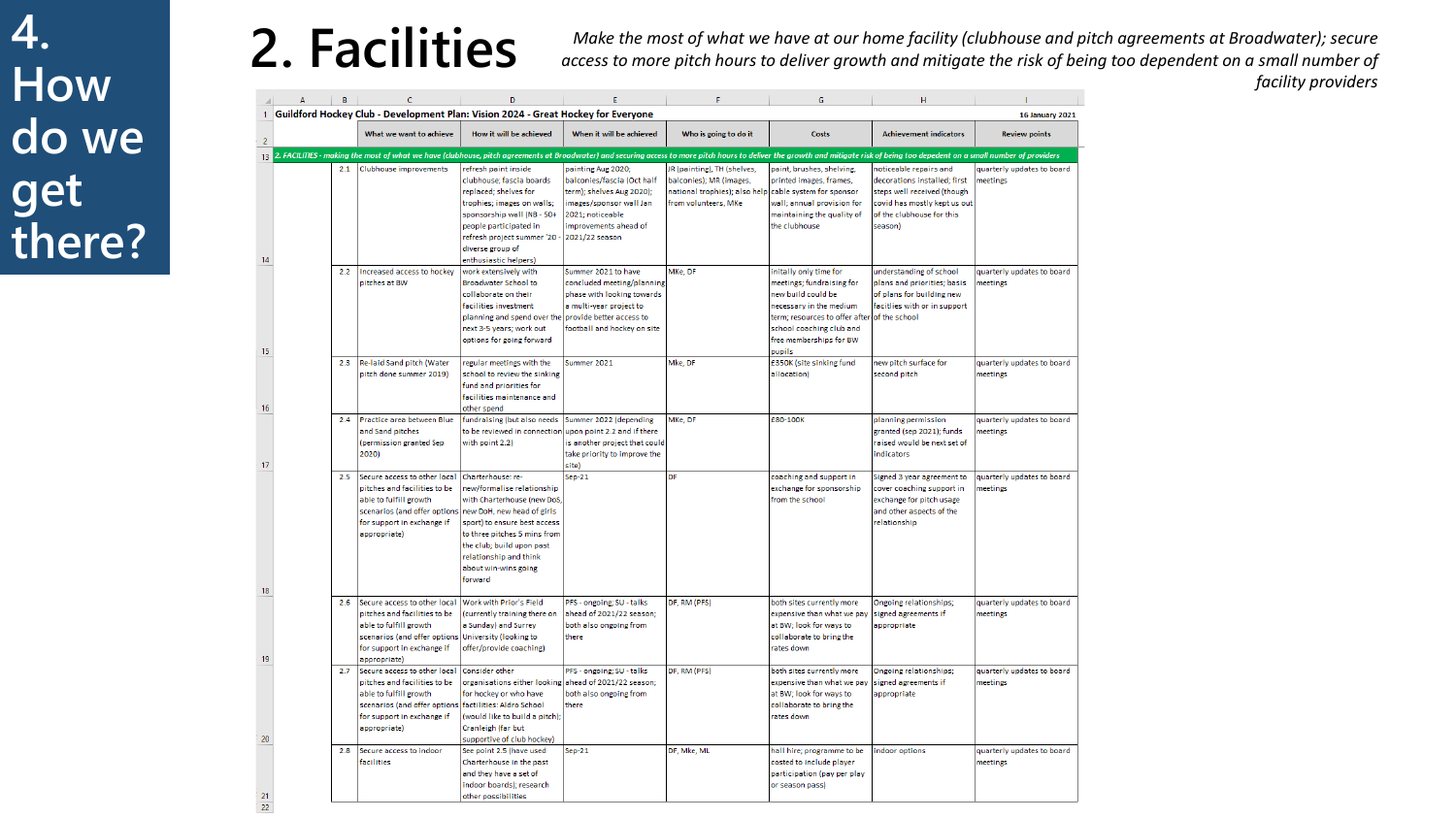**3. People** *Inspire club members to feel ownership and want to help; grow club members and family members who are well-trained/competent/professional/confident and who also deliver with a personal touch; a unified club; well-trained/competent/professional/confident and who also deliver with a personal touch; a unified club; no arrogance*

|   | $\mathsf{A}$ | B   | $\mathsf{C}$                                                                              | D                                                                                                                                                                                                                                                                                       | E.                                                               | F.                    | G                                                                                                                                              | H                                                                                                                                                                                                        |                                        |
|---|--------------|-----|-------------------------------------------------------------------------------------------|-----------------------------------------------------------------------------------------------------------------------------------------------------------------------------------------------------------------------------------------------------------------------------------------|------------------------------------------------------------------|-----------------------|------------------------------------------------------------------------------------------------------------------------------------------------|----------------------------------------------------------------------------------------------------------------------------------------------------------------------------------------------------------|----------------------------------------|
|   |              |     |                                                                                           | Guildford Hockey Club - Development Plan: Vision 2024 - Great Hockey for Everyone                                                                                                                                                                                                       |                                                                  |                       |                                                                                                                                                |                                                                                                                                                                                                          | <b>16 January 2021</b>                 |
|   |              |     | What we want to achieve                                                                   | How it will be achieved                                                                                                                                                                                                                                                                 | When it will be achieved                                         | Who is going to do it | Costs                                                                                                                                          | <b>Achievement indicators</b>                                                                                                                                                                            | <b>Review points</b>                   |
|   |              |     |                                                                                           |                                                                                                                                                                                                                                                                                         |                                                                  |                       |                                                                                                                                                | 3. PEOPLE - inspired club members who feel ownership and want to help; people who are well-trained/competent/professional/confident and who also deliver a personal touch; a unified group; no arrogance |                                        |
| 5 |              |     | 3.1 More holistic training<br>programme for coaches and season to bring people<br>helpers | Run sessions ahead of the<br>together and give overall<br>helper training including<br>safeguarding, first aid, GHC<br>culture/ethos etc; offer<br>courses to other club<br>helpers and coaches                                                                                         | was planned for Sep 2020<br>but covid - planning for Sep<br>2021 | DF, RC, JB, SW        | volunteer time + coaches<br>time                                                                                                               | 100 helpers/coaches<br>through the orientation<br>programme; attendance and<br>workshops for other<br>clubs/sports in our area                                                                           | Jun-21                                 |
| 6 |              | 3.2 | More capable, competent,<br>confident umpires                                             | run 3 umpiring courses to<br>give confidence and skill to<br>those who could help with<br>umpiring; encourage people<br>to practice umpiring in<br>training and matches; pair<br>less experienced umpires<br>with qualified/experienced<br>umpires and give feedback<br>after the games | 2021/22 season +                                                 | DF, RC, JB            | DoH and coaches time                                                                                                                           | 5-10 additional umpiring<br>resources trained each<br>season                                                                                                                                             | 2021: May, Aug, Dec                    |
|   |              | 3.3 | Helpful, proactive,<br>supportive parents                                                 | Parent education<br>programme: Non-Perfect<br>Dad as one supplier,<br>safeguarding training (see<br>point 3.1); encourage<br>parents to ask questions, get<br>involved (hockey and non-<br>hockey), promote a very<br>open door policy to parent<br>involvement at all levels           | Sep of each season                                               | DF                    | NPD talk/webinar fee; time<br>of participants; participants the training each season<br>can sign up for further<br>programme (at big discount) | 60 parents participating in                                                                                                                                                                              | Aug, Nov each season                   |
|   |              | 3.4 | More volunteers and<br>helpers coming forward to<br>help out                              | Communicate Club structure during 2020/21 season<br>and roles more effectively to<br>inspire people to help; Use<br>InTouch and social media to<br>highlight current helpers<br>and inspire more to get<br>involved                                                                     |                                                                  | MR, SFE               | time;                                                                                                                                          | 5-10 new people each<br>season                                                                                                                                                                           | quarterly updates to board<br>meetings |

 $29$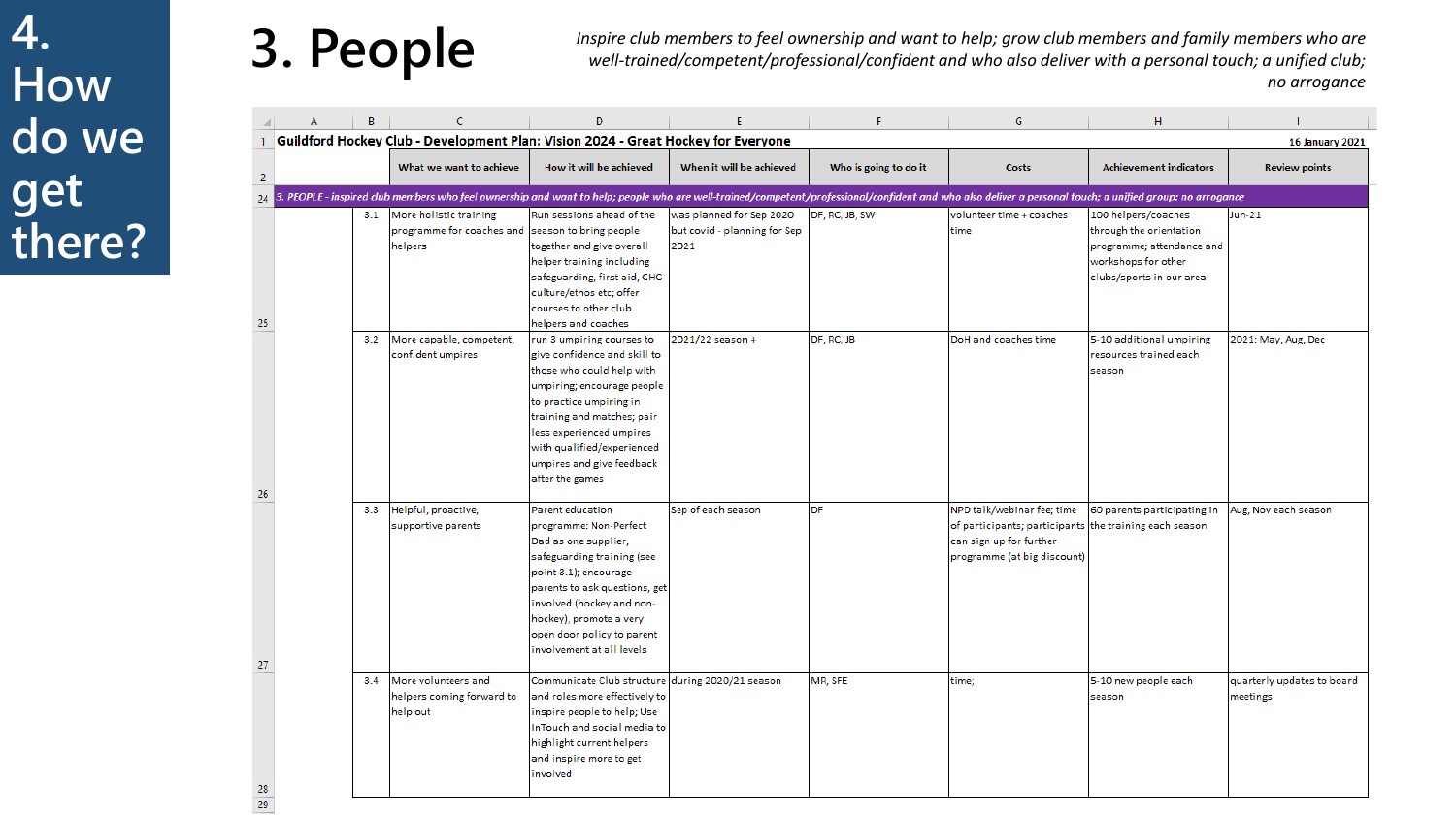**4. Ways to Play** *Provide enjoyable and competitive hockey for levels from beginner to national league; find people who would not have otherwise been exposed to hockey and create opportunities for them*

|                | B.<br>A | $\mathsf{C}$                                                                      | D.                                                                                                                                                                                                                                                   | E                                                                                        | F                                                | G.                                                                                                                                                                                           | н                                                                                                                                                                            |                                                |
|----------------|---------|-----------------------------------------------------------------------------------|------------------------------------------------------------------------------------------------------------------------------------------------------------------------------------------------------------------------------------------------------|------------------------------------------------------------------------------------------|--------------------------------------------------|----------------------------------------------------------------------------------------------------------------------------------------------------------------------------------------------|------------------------------------------------------------------------------------------------------------------------------------------------------------------------------|------------------------------------------------|
| $\mathbf{1}$   |         | Guildford Hockey Club - Development Plan: Vision 2024 - Great Hockey for Everyone |                                                                                                                                                                                                                                                      |                                                                                          |                                                  |                                                                                                                                                                                              |                                                                                                                                                                              | <b>16 January 2021</b>                         |
| $\overline{2}$ |         | What we want to achieve                                                           | How it will be achieved                                                                                                                                                                                                                              | When it will be achieved                                                                 | Who is going to do it                            | <b>Costs</b>                                                                                                                                                                                 | <b>Achievement indicators</b>                                                                                                                                                | <b>Review points</b>                           |
| 31             |         |                                                                                   |                                                                                                                                                                                                                                                      |                                                                                          |                                                  | 4. WAYS TO PLAY - enjoyable and competitive hockey for levels beginner to National league; find people who would not have otherwise been exposed to hockey and create opportunities for them |                                                                                                                                                                              |                                                |
| 32             |         | 4.1 National League hockey for<br>M1 and W1                                       | continue to improve<br>coaching resources, recruit<br>and retain players; train<br>twice per week; build on<br>input from and relationship<br>with new M1 coach Beckie<br>Middleton                                                                  | <b>Target promotion for</b><br>2021/22 season                                            | 1st team coaches with<br>support of DoH and club | coaching, s&c, physio, video results<br>analysis                                                                                                                                             |                                                                                                                                                                              | quarterly updates to board                     |
| 33             | 4.2     | Top of Regional League<br>hockey for M2 and W2                                    | Support coaching and<br>players in 2nd teams to<br>South leagues (M2s are<br>Surrey 1, W2s are Surrey<br>Prem)                                                                                                                                       | <b>Target promotion for</b><br>2021/22 season                                            | 2nd team coaches with<br>support of DoH and club | coaching, s&c, video,                                                                                                                                                                        | results                                                                                                                                                                      | quarterly updates to board                     |
| 34             | 4.3     | Two additional "social"<br>teams for each of M and W                              | continue to welcome new<br>players; find coaches and<br>pitch space for training and<br>matches                                                                                                                                                      | over three seasons; have 19 DF, Mke, JC, Mky<br>senior teams for start of<br>2023 season |                                                  | league entry fees (covered<br>by additional subs)                                                                                                                                            | league team numbers<br>(2020/21: new 6th league<br>team, O40s and O50s<br>entered into EH Champs;<br>2021/22 plan for additional<br>M's team and at least 1 new<br>W's team) | quarterly updates to board                     |
| 35             | 4.4     | Grow Back 2 Hockey<br>numbers                                                     | support MF initiatives on<br>dads and lads; more efforts<br>and focus on mums; build<br>on B2H session for parents<br>that takes place during<br>junior training to attract<br>more parents (new or<br>previous players - no<br>experience required) | add 5-10 players each<br>season                                                          | MF (men); Mky/JC/CS<br>(women)                   | n/a                                                                                                                                                                                          | B2H numbers; numners of<br>friendly games organised<br>intra-club or with local<br>clubs with similar<br>teams/players                                                       | quarterly updates to board                     |
| 36             | 4.5     | Grow Flyerz numbers                                                               | good start Sep 2020; more<br>word of mouth and media<br>spread in the community                                                                                                                                                                      | add 5-10 players each<br>season                                                          | DF, ND, MB                                       | n/a                                                                                                                                                                                          |                                                                                                                                                                              | quarterly updates to board                     |
|                | 4.6     | Provide International Tours<br>for U11-13s and for<br>U16/17s                     | continue to participate in<br>the Barcelona Dec<br>tournament (cancelled<br>2020); add international                                                                                                                                                 | Dec for Barcelona; tour to<br>RSA first one summer 2022                                  | DF, RC (RSA), MR (Barce)                         | to be funded by participants number and satisfaction of                                                                                                                                      | overseason tours                                                                                                                                                             | yearly: Jan-Mar for RSA, Aug-<br>Nov for Barce |
| 37             |         |                                                                                   | tour to RSA for Year 12s                                                                                                                                                                                                                             |                                                                                          |                                                  |                                                                                                                                                                                              |                                                                                                                                                                              |                                                |
| 38             | 4.7     | Provide better suited and<br>more match play for U8-12s                           | work with local big clubs to<br>define and implement<br>league; monitor and<br>feedback to improve upon<br>its inaugural season                                                                                                                      | league to start Sep 2020:<br>MegaLeague                                                  | MR, DF with 5 other clubs                        | no cost                                                                                                                                                                                      | more games at more<br>consistent quality on offer<br>for the U8-12s                                                                                                          | Jan 2021, Mar 2021                             |
| 39             | 4.8     | Grow 18-30 year old<br>numbers                                                    | advertise to 18-30 market;<br>reach out to Surrey Uni<br>students (social media,<br>events, invitations, coaching<br>sessions)                                                                                                                       | From summer 2021 (if covid SFE, MR (media); DF (Surrey<br>allows otherwise 2022)         | uni); Mke (men), JC (women)                      | advertising can be mostly<br>online and free                                                                                                                                                 | add 2-3 players each season quarterly updates to board<br>for 3 seasons                                                                                                      |                                                |
| 40<br>41       | 4.9     | Offer more summer/off-<br>season options                                          | add summer options and<br>dates for seniors and<br>juniors                                                                                                                                                                                           | From summer 2021                                                                         | DF, Mke (Men), JC (women)                        | pay to play covers pitch hire 50 senior players coming<br>and coaching costs                                                                                                                 | out for summer hockey every<br>week;                                                                                                                                         | July                                           |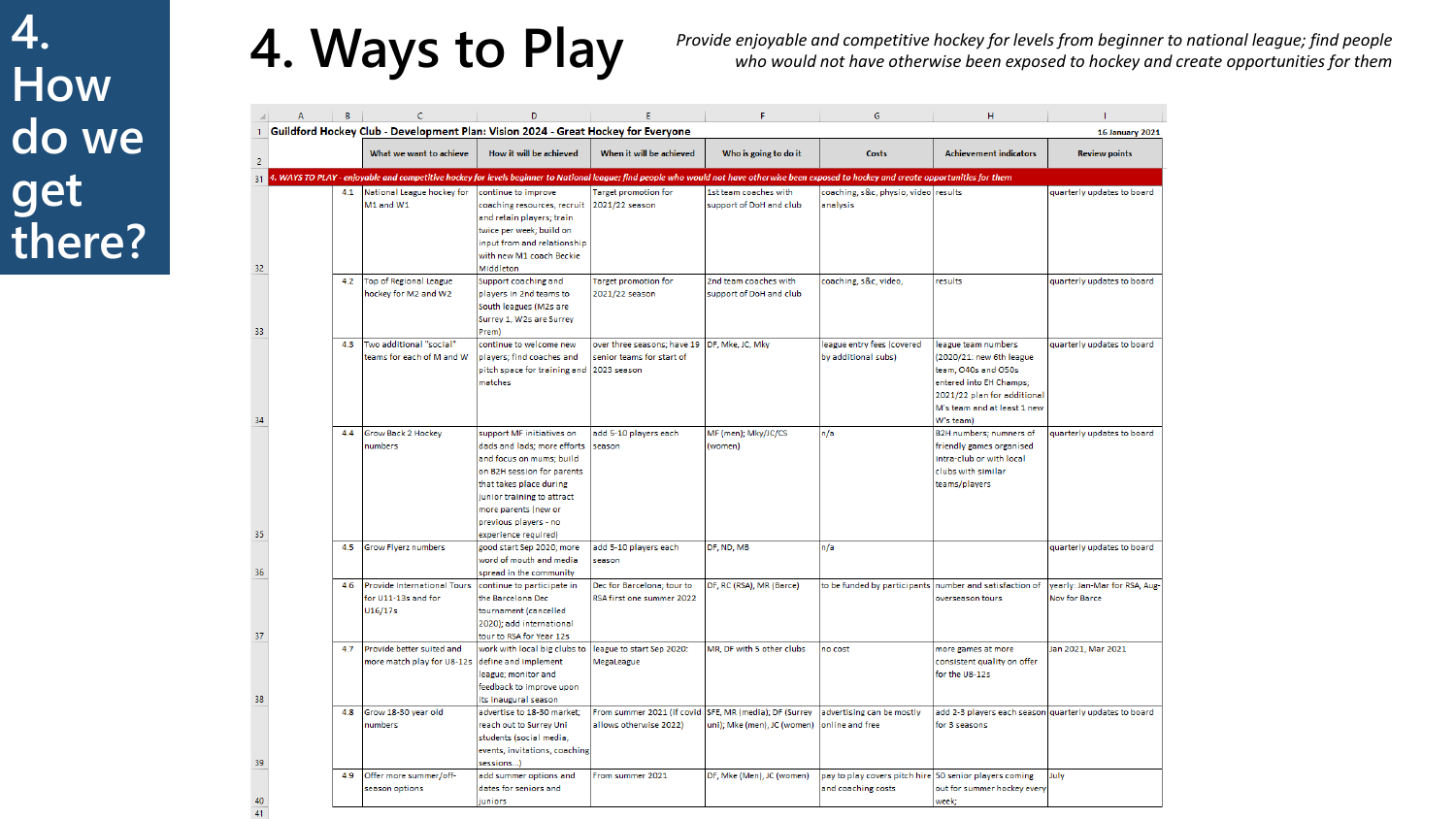# **5. Welcoming and Social** *Provide a place where people want to play, want to help, want to*

*socialise, who feel ownership; a club that seeks and embraces diversity, delivers the personal touch, lacks arrogance, has unity*

|                 | А | B   |                                                                                                                                     | D                                                                                                                                                                                                                      |                                                                                                      |                                                                              | G                                                                                                                                                                                                                  | н                                                                                                                |                                                                                                        |
|-----------------|---|-----|-------------------------------------------------------------------------------------------------------------------------------------|------------------------------------------------------------------------------------------------------------------------------------------------------------------------------------------------------------------------|------------------------------------------------------------------------------------------------------|------------------------------------------------------------------------------|--------------------------------------------------------------------------------------------------------------------------------------------------------------------------------------------------------------------|------------------------------------------------------------------------------------------------------------------|--------------------------------------------------------------------------------------------------------|
|                 |   |     |                                                                                                                                     | Guildford Hockey Club - Development Plan: Vision 2024 - Great Hockey for Everyone                                                                                                                                      |                                                                                                      |                                                                              |                                                                                                                                                                                                                    |                                                                                                                  | <b>16 January 2021</b>                                                                                 |
| $\overline{2}$  |   |     | What we want to achieve                                                                                                             | How it will be achieved                                                                                                                                                                                                | When it will be achieved                                                                             | Who is going to do it                                                        | <b>Costs</b>                                                                                                                                                                                                       | <b>Achievement indicators</b>                                                                                    | <b>Review points</b>                                                                                   |
|                 |   |     |                                                                                                                                     |                                                                                                                                                                                                                        |                                                                                                      |                                                                              | 43 5. WELCOMING AND SOCIAL - a place where people want to play, want to help, want to socialise, who feel ownership; a club that embraces/seeks diversity, delivers the personal touch, lacks arrogance, has unity |                                                                                                                  |                                                                                                        |
|                 |   | 5.1 | Create strong alumni<br>network                                                                                                     | Keep in touch with/reach<br>out to leavers; invite them to (summer cancelled due to<br>annual event; get them to<br>register as social members<br>to be able to keep in touch;<br>social media, teamo, direct<br>comms | first alumni event Dec 2019: DF, MR, section captains<br>covid and Dec 2020 not able<br>to go ahead) |                                                                              | time (locate/communicate<br>with people); pitch hire for<br>game; match tea                                                                                                                                        | two social events per year:<br>list of people engaging with<br>the system; alumni/leavers<br>coming back to play | Oct (ahead of Dec event).<br>Mar (ahead of summer<br>event), Jun (ahead of pre-<br>season recruitment) |
| 45              |   | 5.2 | Build a strong, long term<br>social programme of well<br>attended events people look<br>forward to - a three year<br>plan of events | Recruit and support new<br>Social Secretary                                                                                                                                                                            | Plan was for Sep 2020 but<br>covid got in the way; looking captains<br>towards Sep 2021 now          | AS - with input from section                                                 | no cost as time is<br>volunteered; while the<br>emphasis is on social, the<br>events will not have a cost<br>to the club (either breakeven<br>or some proceeds)                                                    | number of events; range of<br>events; 3 year plan                                                                | yearly: Aug, Nov, Feb, Apr                                                                             |
| $\frac{46}{47}$ |   | 5.3 | Attract new members and<br>support through more and<br>better online media                                                          | More social media posts.<br>more reachout to local<br>news, more video and<br>photos to show who we are<br>and what we do                                                                                              | Annual plan - first was<br>ahead of 2019/20 season;<br>next planning phase end of<br>season          | SFE, MR - and clubmembers<br>to send in content and re-<br>tweet/follow/like | time (SFE weekly rate)<br>already covered)                                                                                                                                                                         | increased followers.<br>following and likes, website<br>views, InTouch readership                                | annual: Apr/May                                                                                        |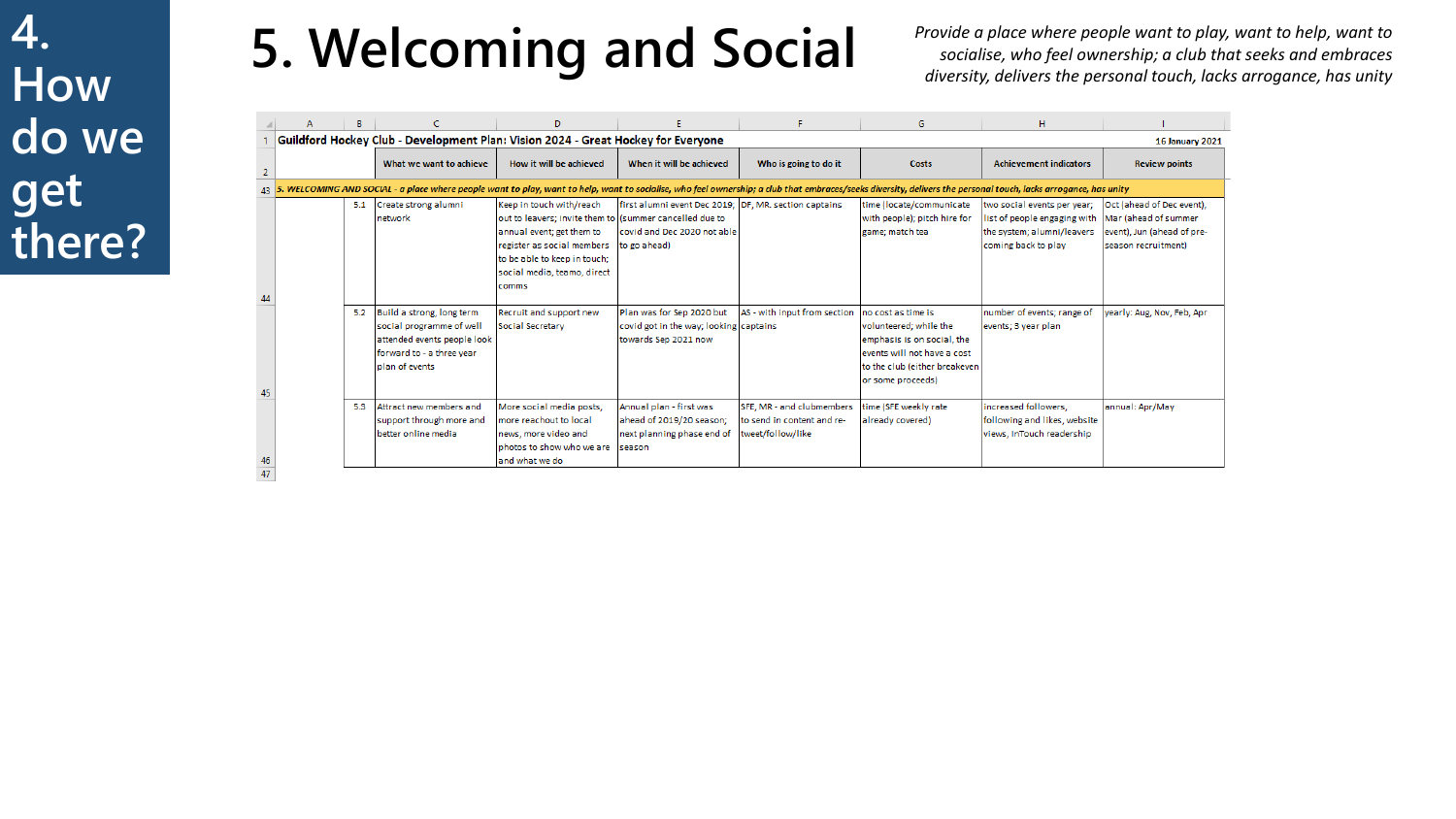|                | A | B   |                                                                                   | D.                                                 |                                                                                                                                                                     |                           | G                            | н                                                     |                          |
|----------------|---|-----|-----------------------------------------------------------------------------------|----------------------------------------------------|---------------------------------------------------------------------------------------------------------------------------------------------------------------------|---------------------------|------------------------------|-------------------------------------------------------|--------------------------|
|                |   |     | Guildford Hockey Club - Development Plan: Vision 2024 - Great Hockey for Everyone |                                                    |                                                                                                                                                                     |                           |                              |                                                       | <b>16 January 2021</b>   |
| $\overline{2}$ |   |     | What we want to achieve                                                           | How it will be achieved                            | When it will be achieved                                                                                                                                            | Who is going to do it     | Costs                        | <b>Achievement indicators</b>                         | <b>Review points</b>     |
|                |   |     |                                                                                   |                                                    | 50 6. LOCAL - a club with strong and increasing links to the community: schools, businesses, sport organisations, good relationships with neighbouring hockey clubs |                           |                              |                                                       |                          |
|                |   | 6.1 | Grow hockey in our area                                                           | Project 2024 - increase                            | 2024                                                                                                                                                                | DF, JB, RC                | costs covered either by      | 24 schools; local schools                             | quarterly updates        |
|                |   |     | amongst primary and senior hockey coaching in local                               |                                                    |                                                                                                                                                                     |                           | schools sports departments   | league; tournaments hosted (unfortunately 2019/20 not |                          |
|                |   |     | school children espcially                                                         | schools to 24 schools by                           |                                                                                                                                                                     |                           | or by parent participation   | at BW School                                          | much happening due to    |
|                |   |     | for non-hockey playing                                                            | 2024; Contact local schools                        |                                                                                                                                                                     |                           |                              |                                                       | covid)                   |
|                |   |     | schools                                                                           | and offer options for hockey                       |                                                                                                                                                                     |                           |                              |                                                       |                          |
|                |   |     |                                                                                   | at their schools; find/apply                       |                                                                                                                                                                     |                           |                              |                                                       |                          |
|                |   |     |                                                                                   | for funds/grants that can                          |                                                                                                                                                                     |                           |                              |                                                       |                          |
|                |   |     |                                                                                   | help grow hockey in non-                           |                                                                                                                                                                     |                           |                              |                                                       |                          |
|                |   |     |                                                                                   | hockey playing schools                             |                                                                                                                                                                     |                           |                              |                                                       |                          |
|                |   |     |                                                                                   | (keep costs low or zero for                        |                                                                                                                                                                     |                           |                              |                                                       |                          |
| 51             |   |     |                                                                                   | taster sessions)                                   |                                                                                                                                                                     |                           |                              |                                                       |                          |
|                |   | 6.2 | Grow hockey in our area for                                                       | Host Surrey Youth Games for Summer 2021 onwards to |                                                                                                                                                                     | DF                        | costs covered in part by     | full Guildford and Waverley                           |                          |
|                |   |     | primay school children;                                                           | both Waverley and                                  | 2024 (Was set up to run for                                                                                                                                         |                           | borough funding; some        | SYG programmes; 2-3                                   |                          |
|                |   |     | introduce hockey to non-                                                          | Guildford                                          | summer 2021 but then covid                                                                                                                                          |                           | contribution on our part for | players joining GHC after                             |                          |
|                |   |     | hockey players (outside of                                                        |                                                    | happened; re-instate this                                                                                                                                           |                           | coaching; parallel summer    | the experience                                        |                          |
|                |   |     | the school context)                                                               |                                                    | programme with a view to a                                                                                                                                          |                           | programme for GHC players    |                                                       |                          |
|                |   |     |                                                                                   |                                                    | long term plan with                                                                                                                                                 |                           | funded by pay to play will   |                                                       |                          |
|                |   |     |                                                                                   |                                                    | Guildford/Waverley                                                                                                                                                  |                           | help with pitch hire (can    |                                                       |                          |
| 52             |   |     |                                                                                   |                                                    | boroughs)                                                                                                                                                           |                           | share a pitch)               |                                                       |                          |
|                |   | 6.3 | Increase the strength and                                                         | expand the offers and ideas                        | increase by 50% from 2019                                                                                                                                           | JR, DF, support from club | time; kit, posters, banners  | number of sponsors,                                   | monthly updates ahead of |
|                |   |     | depth of our local network                                                        | for partnerships; more                             | to 2022                                                                                                                                                             | and community             |                              | amount of funds coming in y board meetings            |                          |
|                |   |     | to ensure a steady source of                                                      | options, more creativity for                       |                                                                                                                                                                     |                           |                              | costs to advertise/promote                            |                          |
|                |   |     | support from the local                                                            | win-wins                                           |                                                                                                                                                                     |                           |                              | the sponsor in our network                            |                          |
| 53.            |   |     | community                                                                         |                                                    |                                                                                                                                                                     |                           |                              |                                                       |                          |

 $54$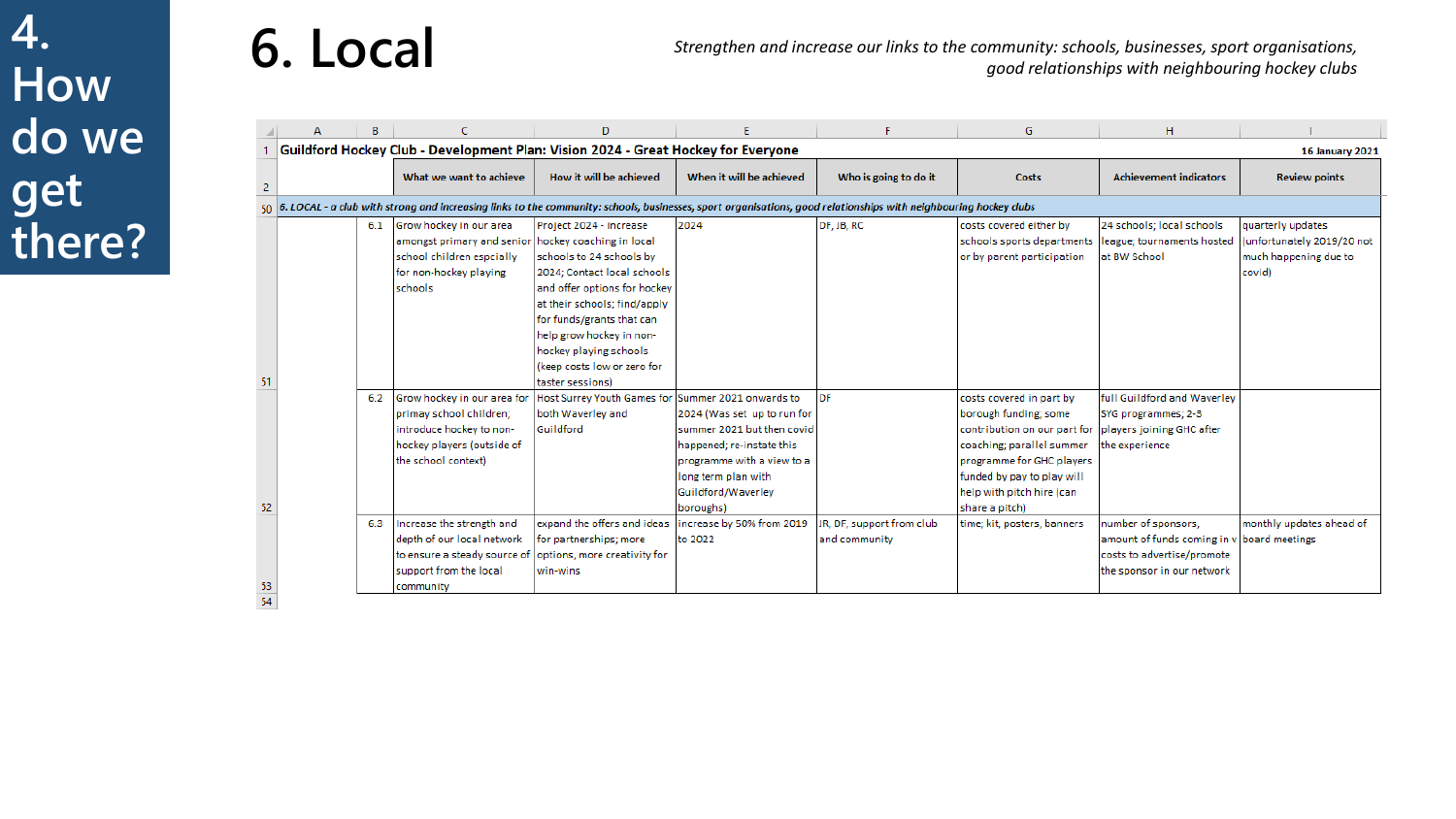**7. Stretch** *Provide coaching, training and match opportunities to stretch at all levels; retention of players from junior to senior hockey including those aiming for national team*

|    | А | В   | Ċ                                                     | D                                                                                 |                                                                                                                                                                                 | F                          | G                             | н                             |                            |
|----|---|-----|-------------------------------------------------------|-----------------------------------------------------------------------------------|---------------------------------------------------------------------------------------------------------------------------------------------------------------------------------|----------------------------|-------------------------------|-------------------------------|----------------------------|
|    |   |     |                                                       | Guildford Hockey Club - Development Plan: Vision 2024 - Great Hockey for Everyone |                                                                                                                                                                                 |                            |                               |                               | <b>16 January 2021</b>     |
| -2 |   |     | What we want to achieve                               | How it will be achieved                                                           | When it will be achieved                                                                                                                                                        | Who is going to do it      | <b>Costs</b>                  | <b>Achievement indicators</b> | <b>Review points</b>       |
| 57 |   |     |                                                       |                                                                                   | 7. STRETCH - coaching, training and match opportunities to stretch at all levels; retention of players through junior to senior hockey including those aiming for national team |                            |                               |                               |                            |
|    |   | 7.1 | Train and retain our junior                           | Performance Academy                                                               | start summer 2021, apply                                                                                                                                                        | DF, Coaching team, section | coaching, pitch hire offset   | Top junior players not        | quarterly updates ahead of |
|    |   |     | top-potential players (stop                           | Programme for 12-18s in the for EH TA summer 2022                                 |                                                                                                                                                                                 | captains                   | by parent contributions       | moving club; 10 players       | board meetings             |
|    |   |     | them choosing to go to other short term (summer 2021; |                                                                                   |                                                                                                                                                                                 |                            |                               | from each age group taking    |                            |
|    |   |     | clubs for what may be a                               | 2021/22 season); apply for                                                        |                                                                                                                                                                                 |                            |                               | advantage of the              |                            |
|    |   |     | higher league but may not                             | <b>EH TC and then Talent</b>                                                      |                                                                                                                                                                                 |                            |                               | performance programme;        |                            |
|    |   |     | be a better development                               | Academy longer term                                                               |                                                                                                                                                                                 |                            |                               | successful application to EH  |                            |
|    |   |     | opportunity)                                          |                                                                                   |                                                                                                                                                                                 |                            |                               | in Talent Development         |                            |
| 58 |   |     |                                                       |                                                                                   |                                                                                                                                                                                 |                            |                               | programme                     |                            |
|    |   |     | 7.2 Develop the whole player:                         | Mentor Prorgramme: M and Three year programme to                                  |                                                                                                                                                                                 | DR, 1st team players, J2S  | mentoring time (volunteer)    | Top junior players not        | quarterly updates ahead of |
|    |   |     | train and retain our junior                           | W 1st team players to                                                             | start Sep 20                                                                                                                                                                    | Coach Leads                |                               | moving club; top players      | board meetings             |
|    |   |     | top-potential players (stop                           | mentor high potential 14-17                                                       |                                                                                                                                                                                 |                            |                               | integrating well into 1st     |                            |
|    |   |     | them choosing to go to other year olds                |                                                                                   |                                                                                                                                                                                 |                            |                               | teams; increased              |                            |
|    |   |     | clubs for what may be a                               |                                                                                   |                                                                                                                                                                                 |                            |                               | satisfaction from             |                            |
|    |   |     | higher league but may not                             |                                                                                   |                                                                                                                                                                                 |                            |                               | players/parents for           |                            |
|    |   |     | be a better development                               |                                                                                   |                                                                                                                                                                                 |                            |                               | developing more than just a   |                            |
| 59 |   |     | opportunity)                                          |                                                                                   |                                                                                                                                                                                 |                            |                               | junior players' hockey        |                            |
|    |   |     | 7.3 Provide better, more                              | Build on the hire for the                                                         | Sep 21 (programmes started DF                                                                                                                                                   |                            | £3k per coach per season;     | better record of who plays    | Jan 2021, Mar 2021         |
|    |   |     | personalised transition                               | 2020/21 season                                                                    | monitoring this season and                                                                                                                                                      |                            | mentoring hours               | in which teams and how        |                            |
|    |   |     | from junior to senior hockey Girls2Womens and         |                                                                                   | improving for next)                                                                                                                                                             |                            | volunteered by 1st team       | they are doing; happier       |                            |
|    |   |     |                                                       | Boys2Men coaches to help                                                          |                                                                                                                                                                                 |                            | players                       | junior and senior players     |                            |
|    |   |     |                                                       | manage the U9-14 ages (in                                                         |                                                                                                                                                                                 |                            |                               | with the balance of snr/jnr   |                            |
|    |   |     |                                                       | addition to age group                                                             |                                                                                                                                                                                 |                            |                               | and quality/contribution of   |                            |
| 60 |   |     |                                                       | managers); mentoring                                                              |                                                                                                                                                                                 |                            |                               | juniors in the team           |                            |
|    |   | 7.4 | Inspire senior players to                             | Deliver Adult Skills sessions                                                     |                                                                                                                                                                                 | DF, Coaches, Adult section | coaching, pitch hire;         | 10 of each gender taking      | quarterly updates ahead of |
|    |   |     | continue to improve their                             | (in addition to squad                                                             |                                                                                                                                                                                 | captains                   | consider pay to play or if it | advantage on a regular        | board meetings             |
|    |   |     | skills                                                | training) like we do for                                                          |                                                                                                                                                                                 |                            | can fit into subs             | basis; annual tournament; 5   |                            |
|    |   |     |                                                       | juniors and keepers;                                                              |                                                                                                                                                                                 |                            |                               | teams in EH Champs            |                            |
|    |   |     |                                                       | organise and host local                                                           |                                                                                                                                                                                 |                            |                               |                               |                            |
|    |   |     |                                                       | tournament and get a                                                              |                                                                                                                                                                                 |                            |                               |                               |                            |
|    |   |     |                                                       | greater participation of                                                          |                                                                                                                                                                                 |                            |                               |                               |                            |
|    |   |     |                                                       | teams/players in EH Champs                                                        |                                                                                                                                                                                 |                            |                               |                               |                            |
| 61 |   |     |                                                       |                                                                                   |                                                                                                                                                                                 |                            |                               |                               |                            |
| 62 |   |     |                                                       |                                                                                   |                                                                                                                                                                                 |                            |                               |                               |                            |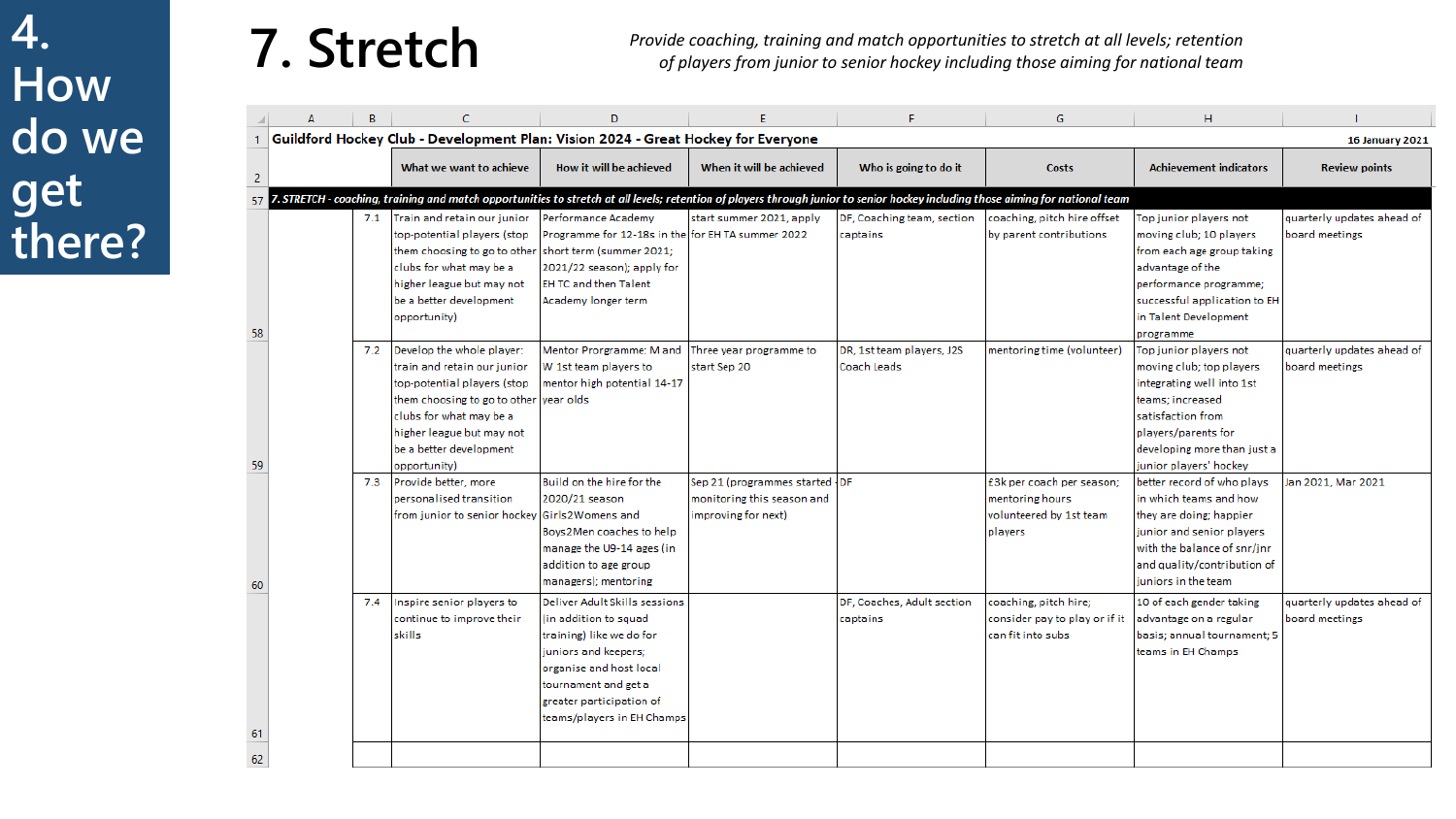**5. How do we know we achieved our targets?**

# **Strategy Review**

- Success indicators
	- Member numbers (and from where they joined)
	- New teams added
	- Funds raised
	- Contracts with facility providers
	- Number and quality of partners, sponsors
	- Social media followers and engagements
	- Junior numbers in EH TA and national teams
	- Player retention
	- Coach, umpire and helper numbers
	- Social event numbers and attendance
- Strategy Team good representation from across the club
	- MR (Juniors, Comms, Welfare)
	- MKe (Men's, Men's social hockey, Facilities)
	- DD (Women's, Membership, Juniors)
	- DF (Hockey and more)
	- JC (Women's, Social)
	- JR (Men's, M1s, Juniors, Girls, Boys, Sponsorship)
	- AL (Men's, Juniors, Wayfarers)
	- HB (W1s, Juniors)
	- CH (W2s, B2H Coaching)
	- HC (M2s)
	- AS (Social)
	- JW, KS (W1s), Eleanor, Suzy (W2s)
- Process and Dates
	- Board review December 2020
	- Strategy team review January 2021
	- Stakeholders meeting March 2020
	- AGM 2021 May 2021
	- Board and Strategy team review August 2021